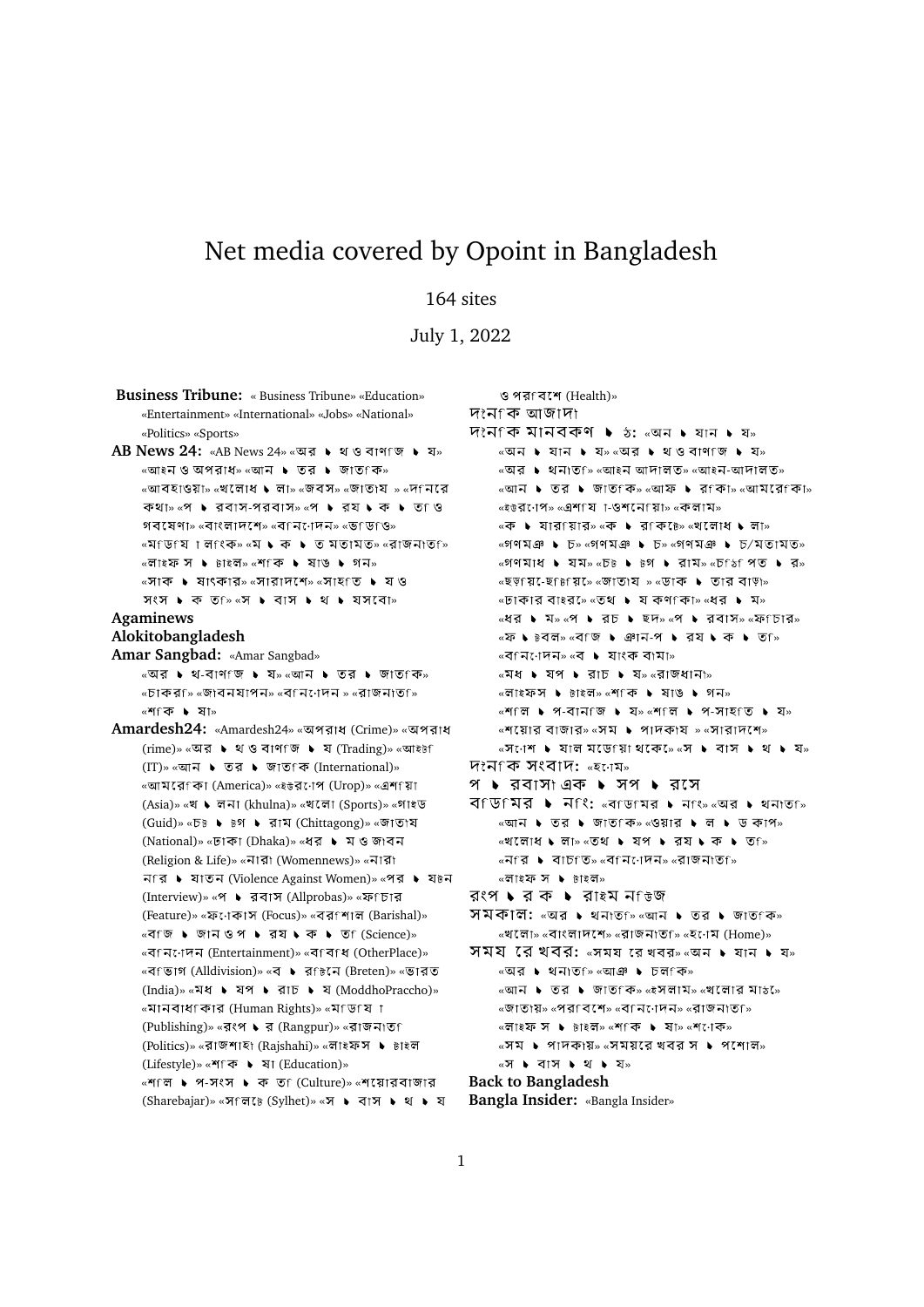```
«ইনসাইড গ ▶ রাউন ▶ ড» «ইনসাইড টক»
         «ইনসাইড পলfটকি ▶ স» «ইনসাইড বাংলাদশে»
         «ইনসাইডার এক ▶ সক ▶ ল ▶ স ভি» «ক ▶ র কি ৳ে»
         «ফ ▶ ৳বল»
Bangla Magazine
Bangla online News Portal: «Home»
Bangla TV: «Bangla TV» «অন ▶ যান ▶ য»
         \alphaঅন \blacktriangleright যান \blacktriangleright য»\alphaঅন \blacktriangleright যান \blacktriangleright য»
         «অন ▶ যান ▶ য» «অন ▶ যান ▶ য» «অপরাধ»
         \mathbb{R} \mathbb{R} \mathbb{R} । থনাত ি \mathbb{R} \mathbb{R} \mathbb{R} - ব\mathbb{R} চার» \mathbb{R} আওয়ামা লাগ»
         «আন ▶ তর ▶ জাত কি» «ইউর োপে» «উন ▶ নয়ন»
         «এশ য়িা» «ঐক ▶ যফ ▶ রন ▶ ৳» «ক ▶ র কি ৳»
         \mathbb{R}খলোধ ১ লা» \mathbb{R}জনদ ১ র ১ ভ\mathbb{R}াগ» \mathbb{R}জাতায়
         \overline{A} \uparrow \overline{A} \uparrow \overline{A} \rightarrow \overline{S} \uparrow \overline{S} \uparrow \overline{S} \uparrow \uparrow \overline{S} \uparrow \uparrow \overline{S} \uparrow \uparrow \overline{S} \uparrow \uparrow \overline{S} \uparrow \uparrow \overline{S} \uparrow \uparrow \uparrow \overline{S} \uparrow 
         \overline{\mathcal{C}} \overline{\mathcal{C}} \overline{\mathcal{C}} \overline{\mathcal{C}} \overline{\mathcal{C}} \overline{\mathcal{C}} \overline{\mathcal{C}} \overline{\mathcal{C}} \overline{\mathcal{C}} \overline{\mathcal{C}} \overline{\mathcal{C}} \overline{\mathcal{C}} \overline{\mathcal{C}} \overline{\mathcal{C}} \overline{\mathcal{C}} \overline{\mathcal{C}} \overline{\mathcal{C}} \overline{\mathcal{C}} \over\overline{X} • \overline{B} \overline{B} \overline{C} \overline{C} \overline{C} \overline{C} \overline{C} \overline{C} \overline{C} \overline{C} \overline{C} \overline{C} \overline{C} \overline{C} \overline{C} \overline{C} \overline{C} \overline{C} \overline{C} \overline{C} \overline{C} \overline{C} \overline{C} \overline{\text{w}}ব এনপ\overline{\text{w}} \overline{\text{w}} \overline{\text{w}} \overline{\text{w}} \overline{\text{w}} \overline{\text{w}} \overline{\text{w}}\overline{\mathbf{X}} \mathbf{X} \mathbf{Y} * \mathbf{Y} * \mathbf{X} * \mathbf{X} * \mathbf{X} * \mathbf{X} * \mathbf{X} * \mathbf{X} * \mathbf{X} * \mathbf{X} * \mathbf{X} * \mathbf{X} * \mathbf{X} * \mathbf{X} * \mathbf{X} * \mathbf{«যে • কে • তেরাজ • যে» «যে • কে • তেরাষ • ∺ • র»
         «রাজনাত<sub>ি» «</sub>শণেক সংবাদ» «সকল» «সকল» «সকল»
         «সকল» «সকল» «সরকার» «স ▶ বাস ▶ থ ▶ য»
Bangladesh Business News: «Home»
Bangladesh Independent: «Art & Culture»
         «Bangladesh» «Business» «Dhaka Metro» «Education»
         «Entertainment» «Environment» «Health» «Home» «Life
         Style» «Opinion» «Politics» «Share Market» «Sports»
         «World News»
Bangladesh Journal: «Bangladesh Journal»
         \mathbb{R}অর \blacktriangleright থ-বাণ জি \blacktriangleright য» \mathbb{R}আইন-আদালত»
         \overline{\phantom{a}} \overline{\phantom{a}} \overline{\phantom{a}} \overline{\phantom{a}} \overline{\phantom{a}} \overline{\phantom{a}} \overline{\phantom{a}} \overline{\phantom{a}} \overline{\phantom{a}} \overline{\phantom{a}} \overline{\phantom{a}} \overline{\phantom{a}} \overline{\phantom{a}} \overline{\phantom{a}} \overline{\phantom{a}} \overline{\phantom{a}} \overline{\phantom{a}} \overline{\phantom{a}} \over\simজাবন-শাল \blacktriangleright প\sim \simতথ \blacktriangleright য-প \blacktriangleright রয \blacktriangleright ক \blacktriangleright ত \sim«বিনিদেদন» «রাজনাতু ি «শিকি ▶ ষা»
         «স ▶ বাস ▶ থ ▶ য»
Bangladesh News24: «Bangladesh News24»
         «অন ▶ যরকম» «অপরাধও আইন» «অর ▶ থনাত ি»
         \overline{\mathcal{C}} \blacksquare \blacksquare তার \blacktriangleright জাত কি» \overline{\mathcal{C}} লো\mathcal{C} \blacksquare \blacksquare জান\blacksquare \blacksquare\kappaটপিস ▶ »\kappaধর ▶ ম-জাবন»\kappaনানাবfধ»
         «প ▶ রবাস »ে «ব জি ▶ ঞান ওপ ▶ রয ▶ ক ▶ ত <sub>»</sub>
         « » « » « » « »
         «সাবাদশে»
Bangladesh Newspaper: «Home»
Bangladesh Protidin: «Bangladesh Protidin» «
         (Islam)» «ওপার বাংলা (Kolkata)» «খবর (News)»
         «জাতায় (National)» «জাবন ধারা (Life)» «টকে
         ওয়ার ▶ ল ▶ ড (Tech World)» «দশেগ ▶ রাম
         (Country)» «ধারাবাহfক ৳পন ▶ যাস (Novel Series)»
         «নগর জাবন (City News)» «পা । চফ∙োড ন
         (Pamcaphorana)» «পাঠক কলাম (Readers Column)»
         «প ▶ র ▶ ব-পশ ▶ চfম (International News)»
```
«পছেনেরে প ষ ▶ ঌা (The back page)» «প ▶ রথম

পাতা (First Page)» «প ▶ রবাস পত ▶ র (Work Abroad)» «ফ<sup>F</sup> চার (Features)» «ফসেব ১ ক কর ১ ণার (Facebook)» «মাঠ ময়দান (Sports)» «মণ্ডিগো কর ▶ নার (Abroad Paper)» «ম ▶ ক ▶ তমঞ ▶ চ (Open Air Theater)» «শ্ৰেবিজ (Entertainment)» «সবাশষে (Circumstantial)» «সম ▶ পাদকায় (Editorial)»

**Bangladesh Sangbad Sangstha:** «Business» «Business» «Climate Change & Environment» «Climate Change & Environment» «District» «Education News» «Education News» «Election News» «Election News» «Entertainment» «Entertainment» «Farming News» «Farming News» «Feature» «Feature» «Health News» «Health News» «Home» «International» «International» «Jatiya Sangsad» «Jatiya Sangsad» «Month of Independence» «Month of Independence» «Month of Victory» «Month of Victory» «Mujib Year» «Mujib Year» «National» «National» «News» «News» «PM» «PM» «President» «President» «Science & Technology» «Science & Technology» «Sports» «Top News» «Top News» «Weather»

```
Bangladesher Khabor : «Bangladesher Khabor »
      \simঅন ▶ যরখো» «অপরাধ» «অর ▶ থওবাণ জ ▶ য»
      «অর ▶ থওবাণ জ ▶ য≫ «অস ▶ ৳ ▶ রলা য়ো»
      \overline{\mathcal{C}} • যাথলটেকিস» «আইন-আদালত» «আইপাএল»
      «আজকরে পত ▶ রাকা» «আনন ▶ দ বানি াদেন»
      «আনন ▶ দ বfনাোদন» «আফ ▶ রfকা» «আবহাওয়া»
      \simআবাসন\sim «আমদান\simরফতান\sim «আমার বাংলাদশে»
      «আর ▶ কাইভ» «ইউর•োপ» «ইত হািস-ঐতাহি ▶ য»
      « » « »
      \sim৬ নয়ন অেবকা\frac{1}{2}মি তে \simএই বাংলায়»
      «এন ▶ চার ▶ কচলিচি «এশ যিচি «ঐত হি ▶ যবাহী
      খাবার» «করপণের৳ে প ▶ রণেফাইল» «ক ষা
      আর ▶ থনাত ি «ক ষ ও অর ▶ থনাত ি»
      «ক ▶ যাম ▶ পাস-ক ▶ যারণয়ার» «ক ▶ রণক োঃ»
      «খবর» «খবররে কাগজ সেংসদ» «খলোর মাঌে» «খলোরে
      মা5» «জাতায়» «জাব ও পরাবেশে» «জাব বাজ ▶ ঞান»
      «জাবনধারা» «জাবনধারা» «জলো পর ক ▶ রমা»
      « » « » « » « »
      «তথ ▶ যপ ▶ রয ▶ ক ▶ ত ি» «দক ▶ ষ ণ
      \overline{u} আমরে কিা\overline{w} « \overline{w} \bullet \overline{q} \bullet \overline{q} \overline{q} \overline{q} \overline{q} \overline{q} \overline{q} \overline{q} \overline{q} \overline{q} \overline{q} \overline{q} \overline{q} \overline{q} \overline{q} \overline{q} \overline{q} \overline{q} \overline{q} \over\mathbb{R} \bullet যবাজার» \mathbb{R}পথ ও পাথয়ে» \mathbb{R}পরাবেশে
      বি'জি ▶ ঞান» «পর ▶ য\overline{b}ন শ°ল ▶ প»
      \mathbb{R} \mathbb{R} । জ\mathbb{R}বাজার \mathbb{R} । রাকার \mathbb{R} ত\mathbb{R} \mathbb{R} । রথম
      প ষ ♦ ১া» «প ♦ রবাস» «ফান ♦ ১ ♦ শ» «ফ ♦ ৳বল»
      \mathbb{R} < বলচিড» «বাংলাদশে» «বাজ৳ে» «বাণচি । য>
      «বি:জি ▶ ঞানওপ ▶ র্য ▶ ক ▶ ত ি «ব জি ▶ ঞান
      ওপ • রয • ক • ত <sub>»</sub> «ব দেশে» «ব দেশে»
      \sqrt{a} \sqrt{b} \sqrt{a} \sqrt{b} \sqrt{a} \sqrt{b} \sqrt{a} \sqrt{b} \sqrt{a} \sqrt{a} \sqrt{a} \sqrt{a} \sqrt{a} \sqrt{a} \sqrt{a} \sqrt{a} \sqrt{a} \sqrt{a} \sqrt{a} \sqrt{a} \sqrt{a} \sqrt{a} \sqrt{a} \sqrt{a} \sqrt{a} \sqrt{a} \sqrt{a} \sqrt{a«ব ▶ যাংক» «ব ▶ যাংক ব ▶ লটেনি» «ভারত»
```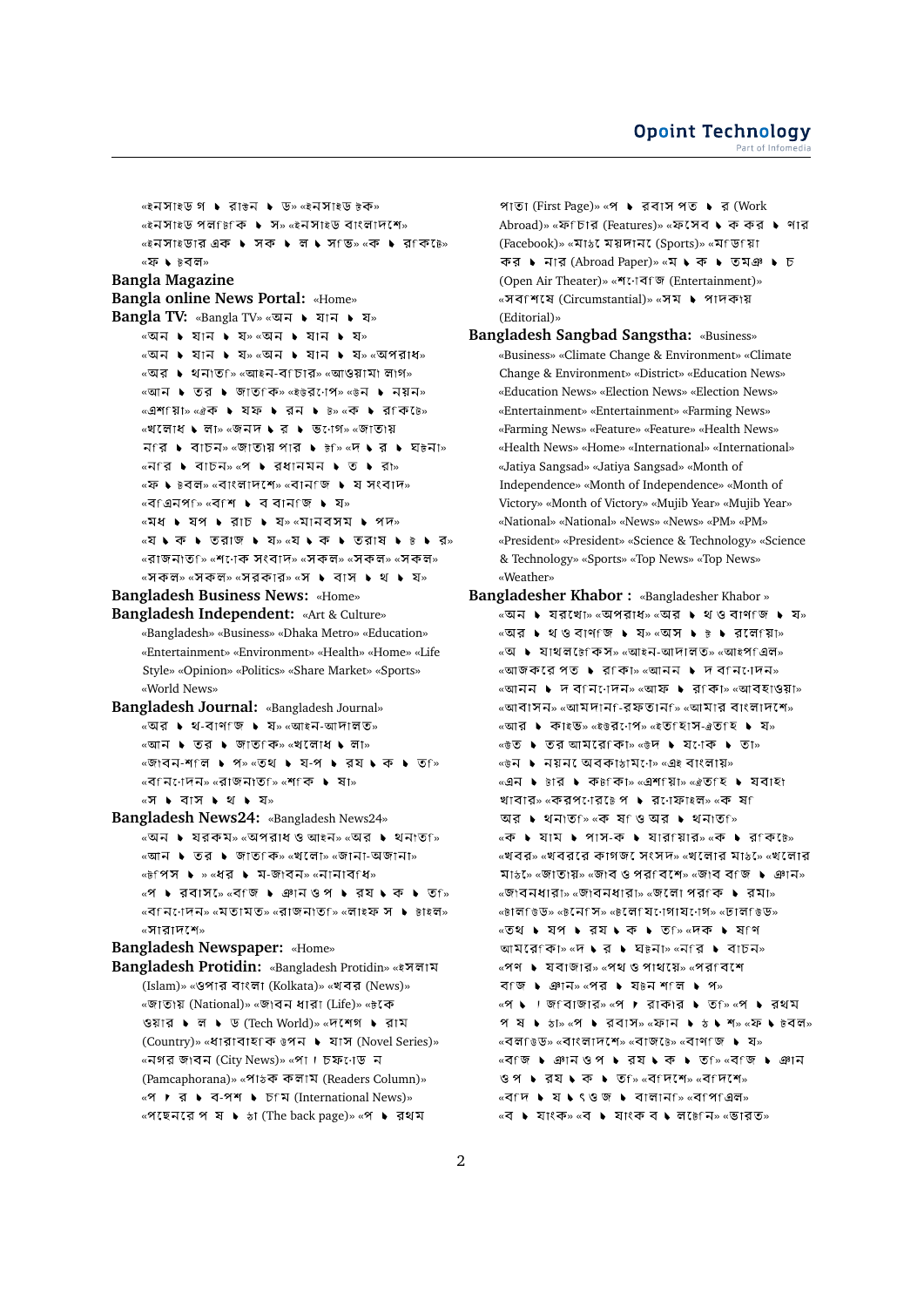$\overline{\mathbf{r}}$   $\mathbf{w}$   $\mathbf{v}$  and  $\mathbf{v}$  and  $\mathbf{v}$  and  $\mathbf{v}$  and  $\mathbf{v}$  and  $\mathbf{v}$  and  $\mathbf{v}$  and  $\mathbf{v}$  $\alpha$ মানসা≫ «যে ১ ক ১ তেরাজ ১ য»  $\alpha$   $\triangleright$   $\alpha$   $\triangleright$   $\beta$   $\triangleright$   $\beta$   $\triangleright$   $\beta$   $\alpha$   $\alpha$   $\alpha$   $\beta$   $\alpha$   $\beta$   $\beta$ « » « » « » « বি: • ঞান» «শ কি ▶ ষা» «শ লি ▶ প» «শ লি ▶ প ও বানায়ণেগ» «শষেপ ষ  $\blacktriangleright$   $\frac{1}{2}$ া» «শণেবাজ» «শ ▶ রমশক ▶ ত ি» «সংসদ» «সরকার» «সাতকাহন»  $\overline{X}$  ×  $\overline{X}$   $\overline{Y}$   $\overline{Y}$   $\overline{Y}$   $\overline{Y}$   $\overline{Y}$   $\overline{Y}$   $\overline{Y}$   $\overline{Y}$   $\overline{Y}$   $\overline{Y}$   $\overline{Y}$   $\overline{Y}$   $\overline{Y}$   $\overline{Y}$   $\overline{Y}$   $\overline{Y}$   $\overline{Y}$   $\overline{Y}$   $\overline{Y}$   $\overline{Y}$   $\overline{Y}$   $\overline{Y}$  «স ▶ বাস ▶ থ ▶ যস ▶ রক ▶ ষা» «হক »ি « »

**Bangladeshmonitor:** «Bangladeshmonitor -» «Aviation» «Cargo & shipping» «Corporate» «Hotel & restaurant» «Life style» «Tourism»

**Bangladeshpost:** «Bangladeshpost -» «All section» «Art & glamour» «Bank & insurance» «Bon appetit» «Bon appetit» «Business» «Chattogram» «City» «Editorial» «Education & culture» «Entertainment» «Health» «Health» «Magazine» «Mujib barsho celebration» «National» «Oil & energy» «Oil & energy» «Opinion» «Politics» «Resources» «Special supplement» «Sports» «Supplement» «Supplement» «Tech post» «Tech post» «Travel & tourism» «Travel & tourism» «Wheelers» «Wheelers» «World»

Banglanews24: «আরও» «জাতায়» «প ▶ রচ ▶ ছদ (Home)» «বইমলো» «বাএনপা» «রাশাফল»

Banglatribune: «Banglatribune» «অন  $\blacklozenge$  ষ  $\blacktriangleright$  *क्षान»* «অন ▶ তর ▶ জাল» «অন ▶ যান ▶ য»  $\overline{\text{}}$ «অন ▶ যান ▶ যান ▶ য $\overline{\text{}}$ » «অন ▶ যান ▶ য» «অর ▶ থওবfনfয় োগে» «আইনও অপরাধ» «আওয়ামা লাগ» «আফ  $\bullet$  র $f$ কা» «আমার  $\overline{P}$   $\bullet$   $\overline{P}$  and  $\bullet$   $\overline{P}$  and  $\overline{P}$  and  $\overline{P}$  and  $\overline{P}$  and  $\overline{P}$  and  $\overline{P}$  and  $\overline{P}$  and  $\overline{P}$  and  $\overline{P}$  and  $\overline{P}$  and  $\overline{P}$  and  $\overline{P}$  and  $\overline{P}$  and  $\overline{P}$  and  $\overline{P}$ «ইন ▶ টারভ<sub>ি» «</sub>এই দ<sub>ি</sub>ন»ে «এক ▶ সক ▶ ল ▶ স ভি» «এভ য়েশেনে» «এশ য়ে⊺» «কব তািচ «কলাম» «ক ▶ র কি ৳» «খবর» «খ ▶ লনা» «খলো» «গমেস» «চ৳ ▶ ৳গ ▶ রাম» «চলচ ▶ চাত ▶ র» «চান» «চড় ▶ ইভাত ি» «ছণো৳গল ▶ প» «জব পি» «জাতাংয়» «জাতাংয় পার ▶ ৳ি» «জাননে ক<sub>ি</sub>» «জাপান» «জামায়াত েইসলামা» «জার ▶ নf» «জার ▶ মানf» «টপিস» «টকে» «টকে নি উজি» «টকে-টক» «টকে ▶ সক ▶ ল ▶ স ভি» « » « » « - » «৳ ▶ রাকস» «ঢাকা» «তার ▶ ণ ▶ য» «ত তায় চণেখ» «দ ▶ রবান» «দশে» «ধারাবাহণক» «নত ▶ ন আল ো»  $\overline{\phantom{a}}$   $\overline{\phantom{a}}$   $\overline{\phantom{a}}$   $\overline{\phantom{a}}$   $\overline{\phantom{a}}$   $\overline{\phantom{a}}$   $\overline{\phantom{a}}$   $\overline{\phantom{a}}$   $\overline{\phantom{a}}$   $\overline{\phantom{a}}$   $\overline{\phantom{a}}$   $\overline{\phantom{a}}$   $\overline{\phantom{a}}$   $\overline{\phantom{a}}$   $\overline{\phantom{a}}$   $\overline{\phantom{a}}$   $\overline{\phantom{a}}$   $\overline{\phantom{a}}$   $\over$ «নির ▶ বাচন» «পরবাস»ে «প ▶ রস ▶ কার» «পলের » « / » «প ▶ রবাস» «ফ৳ৌফচার» «ফপিফাসফপি» «ফ ♦ ৳বল» «ফ ♦ ড ব ♦ লগ» «ফ ♦ যাশন»  $\overline{\mathsf{N}}$  < বালা  $\overline{\mathsf{N}}$  ×  $\overline{\mathsf{N}}$  ×  $\overline{\mathsf{N}}$  ×  $\overline{\mathsf{N}}$  ×  $\overline{\mathsf{N}}$  ×  $\overline{\mathsf{N}}$  ×  $\overline{\mathsf{N}}$  ×  $\overline{\mathsf{N}}$  ×  $\overline{\mathsf{N}}$  ×  $\overline{\mathsf{N}}$  ×  $\overline{\mathsf{N}}$  ×  $\overline{\mathsf{N}}$  ×  $\overline{\mathsf{N}}$  ×  $\overline{\mathsf{N}}$  ×  $\overline$ «বাজ৳ে» «বাএনপ<sub>ি</sub>» «বাজনসে» «বাদশে» «বি ়া ১ ষ ১ তেওঁ জ ১ বালান চি «বি নি োদন»

«বংপএল ২০১৭» «বংশমে ফংচাব» «বংশমে  $N(\mathcal{U})$   $\blacktriangleright$   $\mathcal{I}$  /  $\mathcal{N}$   $\mathcal{N}$   $\blacktriangleright$   $\mathcal{N}$   $\mathcal{N}$   $\mathcal{N}$   $\blacktriangleright$   $\mathcal{N}$   $\mathcal{N}$   $\mathcal{N}$   $\mathcal{N}$   $\mathcal{N}$   $\mathcal{N}$   $\mathcal{N}$   $\mathcal{N}$   $\mathcal{N}$   $\mathcal{N}$   $\mathcal{N}$   $\mathcal{N}$   $\mathcal{N}$   $\mathcal{N}$   $\mathcal{$ «ভাষণ» «ভানদশো স ▶ টাইল» «ভ ▶ রাভ•োজ»  $\alpha$ মঞ  $\blacktriangleright$  চওরডে ওি  $\alpha$ মধ  $\blacktriangleright$  য়প  $\blacktriangleright$  রাচ  $\blacktriangleright$  য» «ম ▶ খ্াম ▶ খ্ি «ময়মনস্ংহ» «যাপ্তি জাবন» «যে ১ কে ১ তেরাজ ১ য» «যে ১ কে ১ তেরাষ ১ ৳ ১ র»  $\sim$ রংপ  $\blacklozenge$  র $_{\bowtie}$ রাজনাত $\sim$  «রাজশাহা $_{\bowtie}$  «রাজ $\sim$ রাজ $\sim$ জ $_{\bowtie}$ «র ▶ পচর ▶ চা» «লাইফ» «শ কি ▶ ষা» «শ ল ▶ প ও বাণাজি ▶ য≫ «শয়োর বাজার» «শণেকে ও স ▶ মরণ» «সংগাত» «সাক ▶ ষাংকার» «সাপ ▶ তাহf ক» «সাহতি ▶ য» «স লিটে» «স ▶ বাস ▶ থ ▶ য»  $\sqrt{x}$   $\blacktriangleright$   $\sqrt{3}$   $\blacktriangleright$   $\sqrt{2}$   $\blacktriangleright$   $\sqrt{2}$   $\blacktriangleright$   $\sqrt{2}$   $\sqrt{3}$   $\blacktriangleright$   $\sqrt{2}$   $\blacktriangleright$   $\sqrt{2}$   $\blacktriangleright$   $\sqrt{2}$   $\blacktriangleright$   $\sqrt{2}$   $\blacktriangleright$   $\sqrt{2}$   $\blacktriangleright$   $\sqrt{2}$   $\blacktriangleright$   $\sqrt{2}$   $\blacktriangleright$   $\sqrt{2}$   $\blacktriangleright$   $\sqrt{2}$ **Bartabazar Bbarta 24:** «Bbarta 24» «অন ▶ যান ▶ য» «অপরাধ»  $\overline{\mathcal{C}}$ অর ▶ থ-বাণ জি ▶ য» «আইন আদালত» «আন ▶ তর ▶ জাত কি» «আপন আল োয উদ । ভাসতি» «আর । কাইভ» «খলো» «চাকরণর খবর» «জাতাঃয়» «ধর ▶ ম» «পর ▶ য৳ন» «পাঠকরে ম েলে» «প ▶ রবাসরে কথা» «ফসেব ▶ ক থকে ে  $\overline{\mathcal{C}}$   $\overline{\mathcal{C}}$   $\overline{\mathcal{C}}$   $\overline{\mathcal{C}}$   $\overline{\mathcal{C}}$   $\overline{\mathcal{C}}$   $\overline{\mathcal{C}}$   $\overline{\mathcal{C}}$   $\overline{\mathcal{C}}$   $\overline{\mathcal{C}}$   $\overline{\mathcal{C}}$   $\overline{\mathcal{C}}$   $\overline{\mathcal{C}}$   $\overline{\mathcal{C}}$   $\overline{\mathcal{C}}$   $\overline{\mathcal{C}}$   $\overline{\mathcal{C}}$   $\overline{\mathcal{C}}$   $\over$  $\overline{\mathcal{C}}$   $\overline{\mathcal{C}}$   $\overline{\mathcal{C}}$   $\overline{\mathcal{C}}$   $\overline{\mathcal{C}}$   $\overline{\mathcal{C}}$   $\overline{\mathcal{C}}$   $\overline{\mathcal{C}}$   $\overline{\mathcal{C}}$   $\overline{\mathcal{C}}$   $\overline{\mathcal{C}}$   $\overline{\mathcal{C}}$   $\overline{\mathcal{C}}$   $\overline{\mathcal{C}}$   $\overline{\mathcal{C}}$   $\overline{\mathcal{C}}$   $\overline{\mathcal{C}}$   $\overline{\mathcal{C}}$   $\over$ «মতামত» «মণ্ডায়া» «রকমারা» «রাজধানা»  $\mathbb{R}$ রাজনাত $\mathbb{R}$ » «রাজনাত $\mathbb{R}$ » «লাইফস  $\blacktriangleright$  টাইল»  $\mathbb{R}$   $\mathbb{R}$   $\mathbb{R}$   $\mathbb{R}$   $\mathbb{R}$   $\mathbb{R}$   $\mathbb{R}$   $\mathbb{R}$   $\mathbb{R}$   $\mathbb{R}$   $\mathbb{R}$   $\mathbb{R}$   $\mathbb{R}$   $\mathbb{R}$   $\mathbb{R}$   $\mathbb{R}$   $\mathbb{R}$   $\mathbb{R}$   $\mathbb{R}$   $\mathbb{R}$   $\mathbb{R}$   $\mathbb{R}$   $\mathbb{R}$   $\mathbb{R}$   $\math$  $\overline{X}$   $\rightarrow$   $\overline{X}$   $\rightarrow$   $\overline{X}$   $\rightarrow$   $\overline{X}$   $\rightarrow$   $\overline{X}$   $\rightarrow$   $\overline{X}$   $\rightarrow$   $\overline{X}$   $\rightarrow$   $\overline{X}$   $\rightarrow$   $\overline{X}$   $\rightarrow$   $\overline{X}$   $\rightarrow$   $\overline{X}$   $\rightarrow$   $\overline{X}$   $\rightarrow$   $\overline{X}$   $\rightarrow$   $\overline{X}$   $\rightarrow$   $\overline{X}$   $\rightarrow$   $\overline{X}$  «স ▶ বাস ▶ থ ▶ য» «৮মবর ▶ ষ বেণবার ▶ তা» **BD TIMES NEWS:** «BD TIMES NEWS» «অন ▶ যান ▶ য» «অপরাধ ও মানবাধাকার»  $\sim$ অপর  $\blacktriangleright$  প বাংলা $\sim$   $\sim$ অর  $\blacktriangleright$  থ ও বাণ জি  $\blacktriangleright$  য  $\overline{\mathcal{C}}$  আদালত» «আন  $\overline{\mathbf{v}}$  তর  $\overline{\mathbf{v}}$  জাত কি» «আপনার মতামত»  $\omega$ ইতাহাসবে পাতা» «এক ▶ সক ▶ ল ▶ স ভি» «ক ষ ওপের বেশে»  $\overline{\mathcal{A}}$   $\bullet$  যাম  $\bullet$  পাসওব শি  $\bullet$  বব পি  $\bullet$  যালয »  $\overline{\mathcal{A}}$  • যারfয়ার» «খলো-ধ • লা» «জাতায়» «জলোর খবর» «তথ ▶ যওপ ▶ রয ▶ ক ▶ ত ি «দেশেও মা $\overline{b}$ ি «ধর ▶ ম ও জাবন» «নারা ও শাশ ▶ » «নি'র ▶ বাচাত কলাম» «পর বেশেও প ▶ রক ত »  $\kappa$ পর  $\blacktriangleright$  য $\bar{v}$  ক ও পর  $\blacktriangleright$  য $\bar{v}$  কস $\kappa$   $\blacktriangleright$   $\kappa$  বাসরে সংবাদ»  $\mathbb{R}$ ৰাংলাদশে»  $\mathbb{R}$ ৰ্বি  $\mathbb{R}$  । ব সংবাদ» «বি ি ঞাপ ▶ তি ি «বি নি বেনে» «বিশেষে ফ্লিব»  $\overline{\mathcal{M}}$   $\overline{\mathcal{M}}$   $\overline{\mathcal{M}}$   $\overline{\mathcal{M}}$   $\overline{\mathcal{M}}$   $\overline{\mathcal{M}}$   $\overline{\mathcal{M}}$   $\overline{\mathcal{M}}$   $\overline{\mathcal{M}}$   $\overline{\mathcal{M}}$   $\overline{\mathcal{M}}$   $\overline{\mathcal{M}}$   $\overline{\mathcal{M}}$   $\overline{\mathcal{M}}$   $\overline{\mathcal{M}}$   $\overline{\mathcal{M}}$   $\overline{\mathcal{M}}$   $\overline{\mathcal{M}}$   $\over$  $\overline{X}$   $\overline{X}$   $\overline{Y}$   $\overline{Y}$   $\overline{Y}$   $\overline{Y}$   $\overline{Y}$   $\overline{Y}$   $\overline{Y}$   $\overline{Y}$   $\overline{Y}$   $\overline{Y}$   $\overline{Y}$   $\overline{Y}$   $\overline{Y}$   $\overline{Y}$   $\overline{Y}$   $\overline{Y}$   $\overline{Y}$   $\overline{Y}$   $\overline{Y}$   $\overline{Y}$   $\overline{Y}$   $\overline{Y}$   $\overline$ «শিল ▶ পওসংস ▶ ক ত ি «শিল ▶ পকলাও না৳ক» «শণেক ও স ▶ মরণ» «সংস ▶ ক ত ও  $\mathbb{R}$   $\mathbb{R}$   $\mathbb{R}$   $\rightarrow$   $\mathbb{R}$   $\mathbb{R}$   $\rightarrow$   $\mathbb{R}$   $\mathbb{R}$   $\mathbb{R}$   $\rightarrow$   $\mathbb{R}$   $\mathbb{R}$   $\rightarrow$   $\mathbb{R}$   $\mathbb{R}$   $\rightarrow$   $\mathbb{R}$   $\mathbb{R}$   $\rightarrow$   $\mathbb{R}$   $\mathbb{R}$   $\rightarrow$   $\mathbb{R}$   $\mathbb{R}$   $\rightarrow$   $\mathbb{R}$   $\mathbb{R}$  ইন ▶ টারভডি» «সাহত ▶ য-উপন ▶ যাস»

**BDlive24:** «BDlive24» «অ৳োমণেবাইল» «অন ▶ যরকম»  $\overline{\alpha}$ অন ১ যান ১ য় $\overline{\alpha}$  ১ যান ১ যে  $\overline{\mathbf{w}}$   $\bullet$  and  $\overline{\mathbf{w}}$  and  $\overline{\mathbf{w}}$  and  $\overline{\mathbf{w}}$  and  $\overline{\mathbf{w}}$  and  $\overline{\mathbf{w}}$  $\overline{\mathsf{w}}$ অস ▶ ৳ ▶ রলেণেয়া $\overline{\mathsf{w}}$  ৻আ ▶ যাথলটোক ▶ স $\overline{\mathsf{w}}$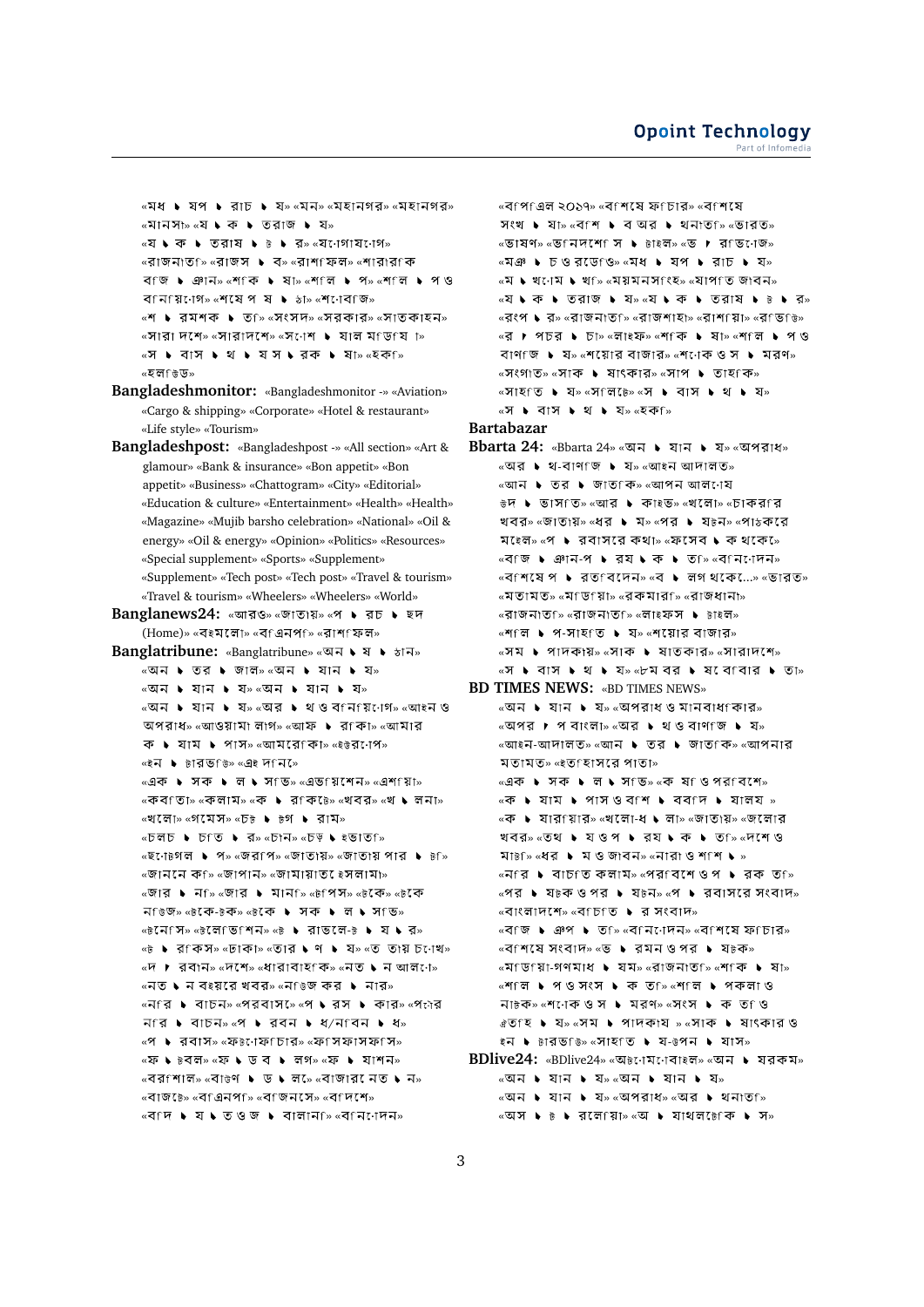«আইন আদালত» «আন ▶ তর ▶ জাতfক»  $\overline{\mathsf{w}}$ আফ ► র $\overline{\mathsf{q}}$ কিা $\overline{\mathsf{w}}$   $\overline{\mathsf{w}}$   $\overline{\mathsf{w}}$   $\overline{\mathsf{w}}$   $\overline{\mathsf{w}}$   $\overline{\mathsf{w}}$   $\overline{\mathsf{w}}$   $\overline{\mathsf{w}}$   $\overline{\mathsf{w}}$   $\overline{\mathsf{w}}$   $\overline{\mathsf{w}}$   $\overline{\mathsf{w}}$   $\overline{\mathsf{w}}$   $\overline{\mathsf{w}}$   $\overline{\mathsf{w}}$   $\overline{\mathsf{$ «ইউর াপে» «উদ ▶ ভাবন» «এক ▶ সক ▶ ল ▶ স ভি» «এশ য়াি» «কম ▶ প ভিটার» «ক ▶ র কি টে» «খ লাে»  $\mathbb{R}$  «গবষেনা» «গসপি» «গ হসজ ▶ জা» «গমেস»  $\overline{\phantom{a}}$   $\overline{\phantom{a}}$   $\overline{\phantom{a}}$   $\overline{\phantom{a}}$   $\overline{\phantom{a}}$   $\overline{\phantom{a}}$   $\overline{\phantom{a}}$   $\overline{\phantom{a}}$   $\overline{\phantom{a}}$   $\overline{\phantom{a}}$   $\overline{\phantom{a}}$   $\overline{\phantom{a}}$   $\overline{\phantom{a}}$   $\overline{\phantom{a}}$   $\overline{\phantom{a}}$   $\overline{\phantom{a}}$   $\overline{\phantom{a}}$   $\overline{\phantom{a}}$   $\over$  $\overline{\mathcal{C}}$   $\overline{\mathcal{C}}$   $\overline{\mathcal{C}}$   $\overline{\mathcal{C}}$   $\overline{\mathcal{C}}$   $\overline{\mathcal{C}}$   $\overline{\mathcal{C}}$   $\overline{\mathcal{C}}$   $\overline{\mathcal{C}}$   $\overline{\mathcal{C}}$   $\overline{\mathcal{C}}$   $\overline{\mathcal{C}}$   $\overline{\mathcal{C}}$   $\overline{\mathcal{C}}$   $\overline{\mathcal{C}}$   $\overline{\mathcal{C}}$   $\overline{\mathcal{C}}$   $\overline{\mathcal{C}}$   $\over$ «টলেভিশেন» «ঢালভিড» «তারকা গসপি» «দি ব চ ঘ¤না≫ «নৃত চ নেপ চ বুয চ ক চ ত ি»  $\mathbb{R}$ «নারা» «পরামর  $\blacktriangleright$  শ» «পশো» «প  $\blacktriangleright$  রবাসা» «প ▶ রবাস কের ▶ মসংস ▶ থানও  $\overline{v}$   $\overline{v}$   $\overline{v}$   $\overline{v}$  **b**  $\overline{v}$  **a**  $\overline{v}$  **b**  $\overline{v}$  **a**  $\overline{v}$  **b**  $\overline{v}$  **c**  $\overline{v}$  **b**  $\overline{v}$  **c**  $\overline{v}$  **c**  $\overline{v}$  **c**  $\overline{v}$  **c**  $\overline{v}$  **c**  $\overline{v}$  **c**  $\overline{v}$  **c**  $\overline{v}$  « » « - » «বাননেদন» «বাবাধ» «বাবাধ» «বাবাধ» «বাবাধ»  $\overline{\mathcal{C}}$   $\overline{\mathcal{C}}$   $\overline{\mathcal{C}}$   $\overline{\mathcal{C}}$   $\overline{\mathcal{C}}$   $\overline{\mathcal{C}}$   $\overline{\mathcal{C}}$   $\overline{\mathcal{C}}$   $\overline{\mathcal{C}}$   $\overline{\mathcal{C}}$   $\overline{\mathcal{C}}$   $\overline{\mathcal{C}}$   $\overline{\mathcal{C}}$   $\overline{\mathcal{C}}$   $\overline{\mathcal{C}}$   $\overline{\mathcal{C}}$   $\overline{\mathcal{C}}$   $\overline{\mathcal{C}}$   $\over$ «মহাকাশ» «মঙিজকি» «রাজধানা» «রাজনাতগি»  $\overline{\mathcal{C}}$ রান ▶ না-বান ▶ না» «রাশ $\overline{\mathcal{C}}$ ফল» «র $\overline{\mathcal{C}}$ জি» «র ▶ পচর ▶ চা» «লাইফস ▶ ৳াইল» «লাত নি আমরে: কা $\frac{1}{2}$  «শ: ক  $\bullet$  ষা $\frac{1}{2}$  «শ: ল  $\bullet$  প-বাণ জ  $\bullet$  য»  $\mathbb{R}$   $\mathbb{R}$   $\mathbb{R}$   $\mathbb{R}$   $\mathbb{R}$   $\mathbb{R}$   $\mathbb{R}$   $\mathbb{R}$   $\mathbb{R}$   $\mathbb{R}$   $\mathbb{R}$   $\mathbb{R}$   $\mathbb{R}$   $\mathbb{R}$   $\mathbb{R}$   $\mathbb{R}$   $\mathbb{R}$   $\mathbb{R}$   $\mathbb{R}$   $\mathbb{R}$   $\mathbb{R}$   $\mathbb{R}$   $\mathbb{R}$   $\mathbb{R}$   $\math$  $\alpha$ সম ▶ পর ▶ ক»  $\alpha$ সরকার»  $\alpha$ সারাদপে»  $\alpha$ স  $\blacktriangleright$  বাস  $\blacktriangleright$  থ  $\blacktriangleright$  য» $\alpha$ হল ভিড» **bdnews24.com:** « Bangla» «অর ▶ থনাতf» «কাডজ»

- «ক ▶ যাম ▶ পাস» «ক ▶ র কে ে» «খলো» «গ ▶ ল টিজ» «চ৳ ▶ ৳গ ▶ রাম» «৳কে» «পর বিশে»  $\mathbb{R}$  • । জাবাজার»  $\mathbb{R}$  • রবাস»  $\mathbb{R}$ বাণাজ • য» «বাজ ▶ ঞান» «বাশ ▶ ব» «রাজনাতা»  $\overline{\mathcal{C}}$ লাইফস ▶ টাইল» «সমগ ▶ র বাংলাদেশে» « » « » «Bangladesh» «Business» «Cricket» «Economy» «Entertainment» «Environment» «Health» «Home» «Lifestyle» «Opinion» «Politics» «Science» «Sport» «Technology» «World»
- **Bhorer Kagoj:** «Bhorer Kagoj» «অর ▶ থনাতf» «আন ▶ তর ▶ জাত কি» «খলো» «ছব ি» «ড৳ ন৳ে» «ফণচার» «বাংলাদশে» «বনেনেদন» «ভণ্ডণ্ও» «ম ১ ক ১ তচfন ১ তা» «লাইফ স ১ টাইল» «শিকি ▶ ষা»
- **Binodon69:** «Binodon69» «খলোধ ▶ লা» «জাতায়»  $\kappa$ নাল মিডি $\kappa$  « তাল মিডি $\kappa$  »  $\kappa$ নানক $\kappa$  »  $\kappa$ বল মিডি $\kappa$  $\mathbb{R}$  <  $\mathbb{R}$   $\mathbb{R}$   $\mathbb{R}$   $\mathbb{R}$   $\mathbb{R}$   $\mathbb{R}$   $\mathbb{R}$   $\mathbb{R}$   $\mathbb{R}$   $\mathbb{R}$   $\mathbb{R}$   $\mathbb{R}$   $\mathbb{R}$   $\mathbb{R}$   $\mathbb{R}$   $\mathbb{R}$   $\mathbb{R}$   $\mathbb{R}$   $\mathbb{R}$   $\mathbb{R}$   $\mathbb{R}$   $\mathbb{R}$   $\mathbb{R}$   $\math$ «লাইফ স ▶ টাইল» «শ<িক ▶ ষা» «সঙ ▶ গাত» «স ▶ বাস ▶ থ ▶ য» «হল ঙেড»
- **Boishakhi Online:** «Boishakhi Online» « »  $\alpha$ অর ▶ থনাত ি $\alpha$ আন ▶ তর ▶ জাত কি»  $\mathbb{R}$   $\mathbb{R}$   $\mathbb{R}$   $\mathbb{R}$   $\mathbb{R}$   $\mathbb{R}$   $\mathbb{R}$   $\mathbb{R}$   $\mathbb{R}$   $\mathbb{R}$   $\mathbb{R}$   $\mathbb{R}$   $\mathbb{R}$   $\mathbb{R}$   $\mathbb{R}$   $\mathbb{R}$   $\mathbb{R}$   $\mathbb{R}$   $\mathbb{R}$   $\mathbb{R}$   $\mathbb{R}$   $\mathbb{R}$   $\mathbb{R}$   $\mathbb{R}$   $\mathbb{$  $\sqrt{q}$   $\sqrt{q}$   $\sqrt{q}$   $\sqrt{q}$   $\sqrt{q}$   $\sqrt{q}$   $\sqrt{q}$   $\sqrt{q}$   $\sqrt{q}$   $\sqrt{q}$   $\sqrt{q}$   $\sqrt{q}$   $\sqrt{q}$   $\sqrt{q}$   $\sqrt{q}$   $\sqrt{q}$   $\sqrt{q}$   $\sqrt{q}$   $\sqrt{q}$   $\sqrt{q}$   $\sqrt{q}$   $\sqrt{q}$   $\sqrt{q}$   $\sqrt{q}$   $\sqrt{q}$   $\sqrt{q}$   $\sqrt{q}$   $\sqrt$ «বিনিশেদন» «ভ ▶ রমণ» «রাজধানা» «রাজনাত্তি «শ কি । ষা» «সংসদ» «স । বোস । থে । যে» **Bojrokontho:** «Bojrokontho»

 $\sim$ তার ১ ণ ১ য-শ $\sim$  ১ -নার $\sim$   $\sim$  ১ রধান $\sim$ <sup>«বজ্</sup> ▶ রকণ ▶ ১৳লেfভিfশন-অনলাইন লাইভ সম  $\triangleright$  প  $\triangleright$  রচার» «বাংলাদশে-জাতায় »  $\overline{\phantom{a}}$  < বানিটো কামি কামি কামি কামি কামি কা  $9 \rightarrow 30$  বিদেন» «সাহতি  $\rightarrow 2$ - কব $101$ -ফ $1513$ » **bonikbarta.net/bangla Breaking News Of Bangladesh:** «Breaking News Of Bangladesh» «Bollywood» «Health» «Hollywood» «Leadnews» «Lifestyle» «Movies» «Sports» «Technology» «Worldnews» **Breakingnews:** «» « » «আন ▶ তর ▶ জাত কি» «ক ▶ র কি ৳» «জাতায » «৳নেপি» «ফ ♦ ৳বল» «রাজনাত<sub>ি</sub>» «সকল খলো» «হক ি **Business Insider Bangladesh:** «Business Insider Bangladesh» «Banking & Insurance» «Budget» «Corporates» «Covid-19» «Economy» «Entertainment & Arts» «Export» «Markets» «National» «NRBs» «Photo» «South & East Asia» «Sports» «Tech» «Trade» «World» **Bv News24:** «Bv News24» «অপরাধ» «অর ▶ থনাতf»  $\overline{w}$   $\overline{w}$   $\overline{w}$   $\overline{w}$   $\overline{w}$   $\overline{w}$   $\overline{w}$   $\overline{w}$   $\overline{w}$   $\overline{w}$   $\overline{w}$   $\overline{w}$   $\overline{w}$   $\overline{w}$   $\overline{w}$   $\overline{w}$   $\overline{w}$   $\overline{w}$   $\overline{w}$   $\overline{w}$   $\overline{w}$   $\overline{w}$   $\overline{w}$   $\overline{w}$   $\over$  $\sim$  জাতায়» $\sim$ তথ  $\blacktriangleright$  যওপ  $\blacktriangleright$  রয  $\blacktriangleright$  ক  $\blacktriangleright$  ত  $\sim$  $\mathcal{A}$  • রায়প ▶ রবাসা≫ «বানেলেনে» «রাজনাতা≫ «শিকি ► ষা» «স ► বাস ► থ ► যওচাক সা» «স ▶ বাস ▶ থ ▶ যওচাকা সা» C News: «অন ▶ যান ▶ য» «অ ▶ যাপস»  $\overline{\mathbf{w}}$ আউটসনোর ▶ সংং $\overline{\mathbf{w}}$  । কমার ▶ স» $\overline{\mathbf{w}}$ ন ▶ চারনচে়  $\kappa$ কম ▶ পভিটার নৱিাপত ▶ তা»  $\kappa$ গহেম»  $\kappa$ গহেম»  $\overline{\text{w}}$  • রা»  $\overline{\text{w}}$ ট উট্যোর রালি»  $\overline{\text{w}}$ পিস এন • ড » « » « » «ডেসে ▶ কে<sup>∺প</sup>» «নত ▶ নপন ▶ য»  $\kappa$ ন  $\delta$ ওয়ার ▶ কাং $\kappa$  × ১ র থেডাক ▶ ৳ রভিঙ্গ «ফ ▶ রাল ▶ যান ▶ সাং» «বাদশো খবর» «বাশ্যে  $\mathcal{A}$   $\blacktriangleright$   $\exists$   $\mathcal{A}$  for  $\exists$   $\mathcal{A}$   $\mathcal{A}$   $\blacktriangleright$   $\exists$   $\mathcal{A}$   $\mathcal{B}$   $\mathcal{A}$   $\blacktriangleright$   $\exists$   $\mathcal{B}$   $\mathcal{B}$   $\mathcal{B}$   $\mathcal{B}$   $\mathcal{B}$   $\mathcal{B}$   $\mathcal{B}$   $\mathcal{B}$   $\mathcal{B}$   $\mathcal{B}$   $\mathcal{B}$   $\mathcal{B}$   $\$ «মাবোইল» «ল ▶ যাপটপ» «সফটওয ▶ যার» «Home» **Channelionline:** «Channelionline»  $\overline{\phantom{a}}$   $\overline{\phantom{a}}$   $\overline{\phantom{a}}$   $\overline{\phantom{a}}$   $\overline{\phantom{a}}$   $\overline{\phantom{a}}$   $\overline{\phantom{a}}$   $\overline{\phantom{a}}$   $\overline{\phantom{a}}$   $\overline{\phantom{a}}$   $\overline{\phantom{a}}$   $\overline{\phantom{a}}$   $\overline{\phantom{a}}$   $\overline{\phantom{a}}$   $\overline{\phantom{a}}$   $\overline{\phantom{a}}$   $\overline{\phantom{a}}$   $\overline{\phantom{a}}$   $\over$  $\overline{\mathcal{C}}$   $\overline{\mathcal{C}}$   $\overline{\mathcal{C}}$   $\overline{\mathcal{C}}$   $\overline{\mathcal{C}}$   $\overline{\mathcal{C}}$   $\overline{\mathcal{C}}$   $\overline{\mathcal{C}}$   $\overline{\mathcal{C}}$   $\overline{\mathcal{C}}$   $\overline{\mathcal{C}}$   $\overline{\mathcal{C}}$   $\overline{\mathcal{C}}$   $\overline{\mathcal{C}}$   $\overline{\mathcal{C}}$   $\overline{\mathcal{C}}$   $\overline{\mathcal{C}}$   $\overline{\mathcal{C}}$   $\over$ «বাজনাত∋ি «লাইফস ▶ ৳াইল» **Citizennews** Corporatesangbad: «অর ▶ থ-বাণাজ ▶ য»  $\overline{\text{w}}$ আইন-আদালত»  $\overline{\text{w}}$ আন  $\overline{\text{w}}$  তর  $\overline{\text{w}}$  জাত কি» <sup>«কের </sup> । পোরে৳ে নায়নোগ বাজ । ঞেপ । তে<sub>শি</sub>  $\kappa$ কর ▶ প $\iota$ ারে েম $\iota$ ার $\kappa$  «কর ▶ প $\iota$ ার ে সংবাদ $\kappa$  $\mathbb{R}$ খলোধ । লা» «গজে  $\mathbb{R}$  → রজ । ঞাপন» «জাতায়»

 $\overline{\phantom{a}}$ আন  $\overline{\phantom{a}}$  তর  $\overline{\phantom{a}}$  জাতfক-ব $f$ দশে»  $\frac{1}{2}$   $\frac{1}{2}$   $\frac{1}{2}$   $\frac{1}{2}$   $\frac{1}{2}$   $\frac{1}{2}$   $\frac{1}{2}$   $\frac{1}{2}$   $\frac{1}{2}$   $\frac{1}{2}$   $\frac{1}{2}$   $\frac{1}{2}$   $\frac{1}{2}$   $\frac{1}{2}$   $\frac{1}{2}$   $\frac{1}{2}$   $\frac{1}{2}$   $\frac{1}{2}$   $\frac{1}{2}$   $\frac{1}{2}$   $\frac{1}{2}$   $\frac{1}{2}$ 

 $\sqrt{8}$  ডিঙি গ ► যালারা $\sqrt{8}$  «রাজনাত $\sqrt{8}$  $\mathbb{R}$   $\mathbb{R}$   $\mathbb{R}$   $\mathbb{R}$   $\mathbb{R}$   $\mathbb{R}$   $\mathbb{R}$   $\mathbb{R}$   $\mathbb{R}$   $\mathbb{R}$   $\mathbb{R}$   $\mathbb{R}$   $\mathbb{R}$   $\mathbb{R}$   $\mathbb{R}$   $\mathbb{R}$   $\mathbb{R}$   $\mathbb{R}$   $\mathbb{R}$   $\mathbb{R}$   $\mathbb{R}$   $\mathbb{R}$   $\mathbb{R}$   $\mathbb{R}$   $\math$ 

 $\overline{\text{w}}$ জানা অজানা» «তথ ▶ য-প ▶ রয ▶ ক ▶ ত $\overline{\text{w}}$ «ধর ▶ ম ও জাবন» «ফ৳ো গ ▶ যালারা» «বনিোদন»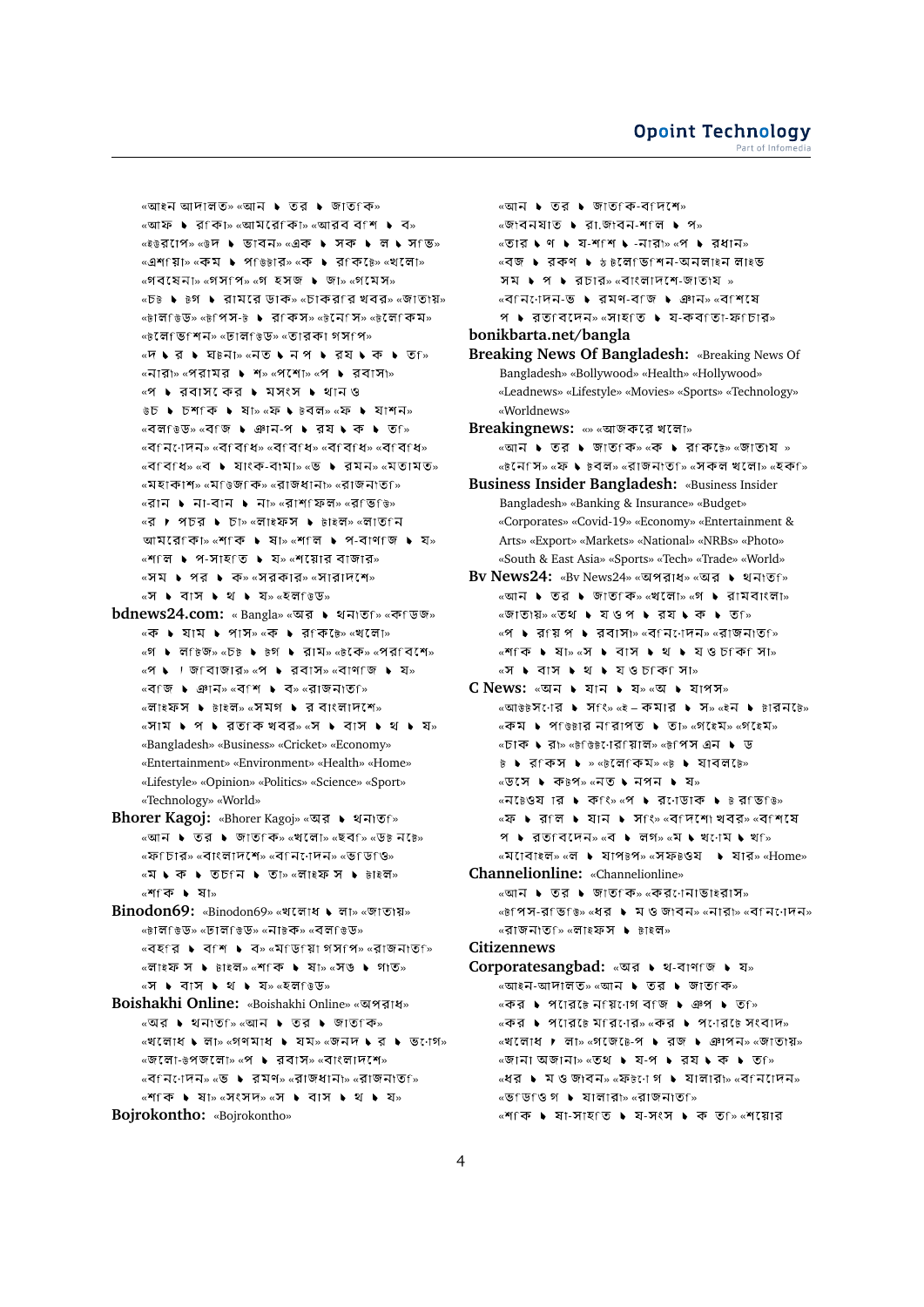বাজার» «সম $\bullet$  পাদকায়» «সারাদশে-৳  $\bullet$  কলিকি «স ▶ বাস ▶ থ ▶ য-লাইফস ▶ টাইল»

#### **Coxsbazarlive24**

- **Current News English:** «Current News English» «Business» «Entertainment» «Exclusive» «Features» «Focus» «International» «Lifestyle» «National» «Politics» «Sports» «Technology»
- **Daily Asian Age:** «Daily Asian Age» «Art & Music» «Asia» «Asia »» «Back Page» «Back Page »» «Bookshelf» «Business» «City» «Commercial Capital» «Countrywide» «Digital Age» «Editorial» «Entertainment» «Entertainment »» «Environment »» «Etiquette» «Featured» «Fitness» «Food & Nutrition» «Frontpage» «Frontpage »» «Global Business» «Health »» «Humour »» «In Vogue» «Life Style» «LitScape» «News A to Z» «Online Edition» «OP-ED» «Open Blog» «Reciprocal» «Saturday Post» «Sex & Relationship» «Special Supplement» «Sports» «Sports »» «Tech» «Teens & Twenties» «The Connected Age» «The Living City» «World»
- **Daily Hazarika Pratidin:** «Daily Hazarika Pratidin»  $\mathbb{R}$ খলো $\mathbb{R}$  «জয নাল হাজারার আত ▶ মজাবনা» «প ▶ রত বিদেন» «প ▶ রথম পাতা» «ফনোসহ সারাদশে» «বানিাদন» «ভারত ও মালয়শোয়াসহ সারাবাশ  $\bullet$  ব» «শ্ষে পাতা»  $\overline{\text{w}}$ সম  $\overline{\text{w}}$  পাদকায়- $\overline{\text{w}}$ পসম  $\overline{\text{w}}$  পাদকায় $\overline{\text{w}}$  $\alpha$   $\mathbf{v}$   $\mathbf{v}$  at  $\mathbf{v}$  at  $\mathbf{v}$  at  $\mathbf{v}$  at  $\mathbf{v}$  at  $\mathbf{v}$
- **Daily Manab Zamin: «খলো» «দশে বাদশে»** «প । রচ । ছদ» «বাংলারজমানি» «বানিোদন» «বিশি ▶ বজমfন» «মত-মতান ▶ তর»  $\mathsf{w}$ শিকি ▶ ষাঙ ▶ গন»
- **Daily Naya Diganta: «অন ▶ যান ▶ য» «অপরাধ»** «আইন ও বf চার» «আজকরে পত ▶ রf কা» «আন ▶ তর ▶ জাত কি» «উপসম ▶ পাদকায়» «ক ▶ ৳নাত ি» «খলো» «ঘ৳না-দ ▶ র ▶ ঘ৳না» «জাতাংয়» «দশে» «প ▶ রচ ▶ ছদ» «প ▶ রশাসন» «বি'জি ▶ ঞান-প ▶ রয ▶ ক ▶ ত ি «রাজনাত ি» «লাইফস ▶ টাইল»
- **Daily Observer Bangladesh:** «Art & Culture» «Back Page» «Book Review» «Budget» «Business» «Business» «City News» «Commentary / Op-Ed» «Countryside» «Countryside» «Don't miss» «Editorial» «Eduvista» «Fifa World Cup» «Foreign News» «Front Page» «Health & Nutrition» «Home» «International» «Law & Justice» «Life & Style» «Literature» «Miscellaneous» «National» «Observer TeCH» «Op-Ed» «Sports» «Sports» «Women's Own» «Young Observer»
- **Daily Sun:** «Daily Sun» «Advice» «Arts» «Breaking» «Business» «Campus» «City» «Corporate» «Crime» «Districts» «Economy» «Entertainment» «Feature» «Health» «Judiciary» «Life style» «National» «Nature»

«Odd news» «Opinion» «Politics» «Sci-tech» «Sports» «Travel» «World»

- **Daily-bangladesh:** «Daily-bangladesh» « यत्र । शनाउनि «আইন-আদালত» «আন ▶ তর ▶ জাতfক» «আর ▶ কাইভস» «কর্ণেনাভাইরাস» «কার ▶ ৳ ▶ ন» «খ ► লনা» «খলো» «চ৳ ► ৳গ ► রাম» «জব কর ▶ নার» «জাতায » «ঢাকা»  $\overline{x}$   $\overline{y}$   $\overline{y}$   $\overline{y}$   $\overline{y}$   $\overline{y}$   $\overline{y}$   $\overline{y}$   $\overline{y}$   $\overline{y}$   $\overline{y}$   $\overline{y}$   $\overline{y}$   $\overline{y}$   $\overline{y}$   $\overline{y}$   $\overline{y}$   $\overline{y}$   $\overline{y}$   $\overline{y}$   $\overline{y}$   $\overline{y}$   $\overline{y}$   $\overline{y}$   $\overline{y$ «প ▶ ববাস জাবন» «ফ্চিার» «ফ ▶ যাশন» «বইমলো»  $\mathbb{R}$  < বর্শাল» «বংজ । ঞান» «বংদশে » «বংন োদন»  $\overline{\mathcal{M}}$   $\overline{\mathcal{M}}$   $\overline{\mathcal{M}}$   $\overline{\mathcal{M}}$   $\overline{\mathcal{M}}$   $\overline{\mathcal{M}}$   $\overline{\mathcal{M}}$   $\overline{\mathcal{M}}$   $\overline{\mathcal{M}}$   $\overline{\mathcal{M}}$   $\overline{\mathcal{M}}$   $\overline{\mathcal{M}}$   $\overline{\mathcal{M}}$   $\overline{\mathcal{M}}$   $\overline{\mathcal{M}}$   $\overline{\mathcal{M}}$   $\overline{\mathcal{M}}$   $\overline{\mathcal{M}}$   $\over$ ৳ ▶ রনে» «বাশষে প ▶ রতাবদেন স ▶ বাস ▶ থ ▶ য» «ব শ ▶ বকাপ ক ▶ র ক ে:  $\kappa$ বিশ  $\blacktriangleright$  বকাপ ক  $\blacktriangleright$  রাকি :ে বাশিষে কলাম $\triangleright$ «ভ ▶ রমণ» «মজার খবর» «ময মনসাংহ»  $\alpha$ ম  $\blacktriangleright$  ক  $\blacktriangleright$  তকথা $\triangleright$   $\alpha$ ম  $\blacktriangleright$  থ $\alpha$   $\blacktriangleright$  থা $\alpha$ «ম • জ বিবর • ষ» «রংপ • র» «রাজধানা» «রাজনাত<sub>ি</sub>» «রাজশাহা» «রসেপি ি» «লাইফস **▶** টাইল» «শিকি ▶ ষাঙ ▶ গন» «শ লি ▶ প ও সাহ ত ▶ য» « » « » « » « »  $\overline{X}$   $\overline{Y}$   $\overline{Y}$   $\overline{Y}$   $\overline{Y}$   $\overline{Y}$   $\overline{Y}$   $\overline{Y}$   $\overline{Y}$   $\overline{Y}$   $\overline{Y}$   $\overline{Y}$   $\overline{Y}$   $\overline{Y}$   $\overline{Y}$   $\overline{Y}$   $\overline{Y}$   $\overline{Y}$   $\overline{Y}$   $\overline{Y}$   $\overline{Y}$   $\overline{Y}$   $\overline{Y}$   $\overline{Y}$   $\overline{$ »
- **Dailyindustry news:** «Dailyindustry news» «Bangladesh» «Bank & Finance» «Biz World» «Camels Rating» «Diplomatic» «District» «Education» «Entertainment» «Health» «International» «Sports» «Tourism» «World wide»
- **Dailyinqilab: «...আরও» «অভ ▶ যন ▶ তরাণ» «আইটা** এন ▶ ড ৳লেকিম» «আদগিন ▶ ত» «আন ▶ তর ▶ জাত কি» «≷ংরজে নেববর ▶ ষ সংখ ▶ যা» «ইদ ▶ ল আজহা সংখ ▶ যা» «ইনকfলাব বর ▶ ষশ ▶ র ▶ সংখ ▶ যা≫ «ইসলাম ক প • রশ • ন $\cdot$ াত • তর» «ইসলামা জাবন» «ইসলামা » « » «  $\overline{X}$   $\overline{Y}$   $\overline{Y}$   $\overline{Y}$   $\overline{Y}$   $\overline{Y}$   $\overline{Y}$   $\overline{Y}$   $\overline{Y}$   $\overline{Y}$   $\overline{Y}$   $\overline{Y}$   $\overline{Y}$   $\overline{Y}$   $\overline{Y}$   $\overline{Y}$   $\overline{Y}$   $\overline{Y}$   $\overline{Y}$   $\overline{Y}$   $\overline{Y}$   $\overline{Y}$   $\overline{Y}$   $\overline{Y}$   $\overline{$ ম লাদ ► ন ► নবা সংখ ► যা» «কর ► পারে ে» «ক ▶ যারfয়ার» «খলো» «খলোধ ▶ লা» «খণেশ আমদদে মাহ রেমজান সংখ ▶ যা» «জাতায়» «জাতায় বি ়াপ । লোবও সংহত দিবেস» «ধর । মেদার । শোন» «পব তি ▶ র আশ ▶ রা সংখ ▶ যা» «প ▶ রবাস জাবন» «প ▶ রসেডেসে ▶ ৳ জfয়া৳র রহমানরে  $\overline{a}$   $\overline{a}$   $\overline{a}$   $\overline{a}$   $\overline{a}$   $\overline{a}$   $\overline{a}$   $\overline{a}$   $\overline{a}$   $\overline{a}$   $\overline{a}$   $\overline{a}$   $\overline{a}$   $\overline{a}$   $\overline{a}$   $\overline{a}$   $\overline{a}$   $\overline{a}$   $\overline{a}$   $\overline{a}$   $\overline{a}$   $\overline{a}$   $\overline{a}$   $\overline{a}$   $\overline{$ «বঙ ▶ গবন ▶ ধ ▶ শথে ম ▶ জ ব ▶ র রহমানর শাহাদাং বার ▶ ষাকা» «বাংলা নববর ▶ ষ সংখ  $\bullet$  যা» «বাংলাদেশে» «বাবসা বাণাজ  $\bullet$  য» «বানিোদন» «বাশ ▶ ব ইজতমো সংখ ▶ যা» «মহান এক ১ শ সংখ ১ যা» «মহান বাজয় দাবস সংখ  $\bullet$  যা» «মহান মদেবিস» «মহান স  $\bullet$  বাধানতা দবেস» «মহানগর» «মহালা» «মাওলানা এম এ মান  $\blacktriangleright$  নান (রহ.) ইন  $\blacktriangleright$  তকোল বার  $\blacktriangleright$  ষকো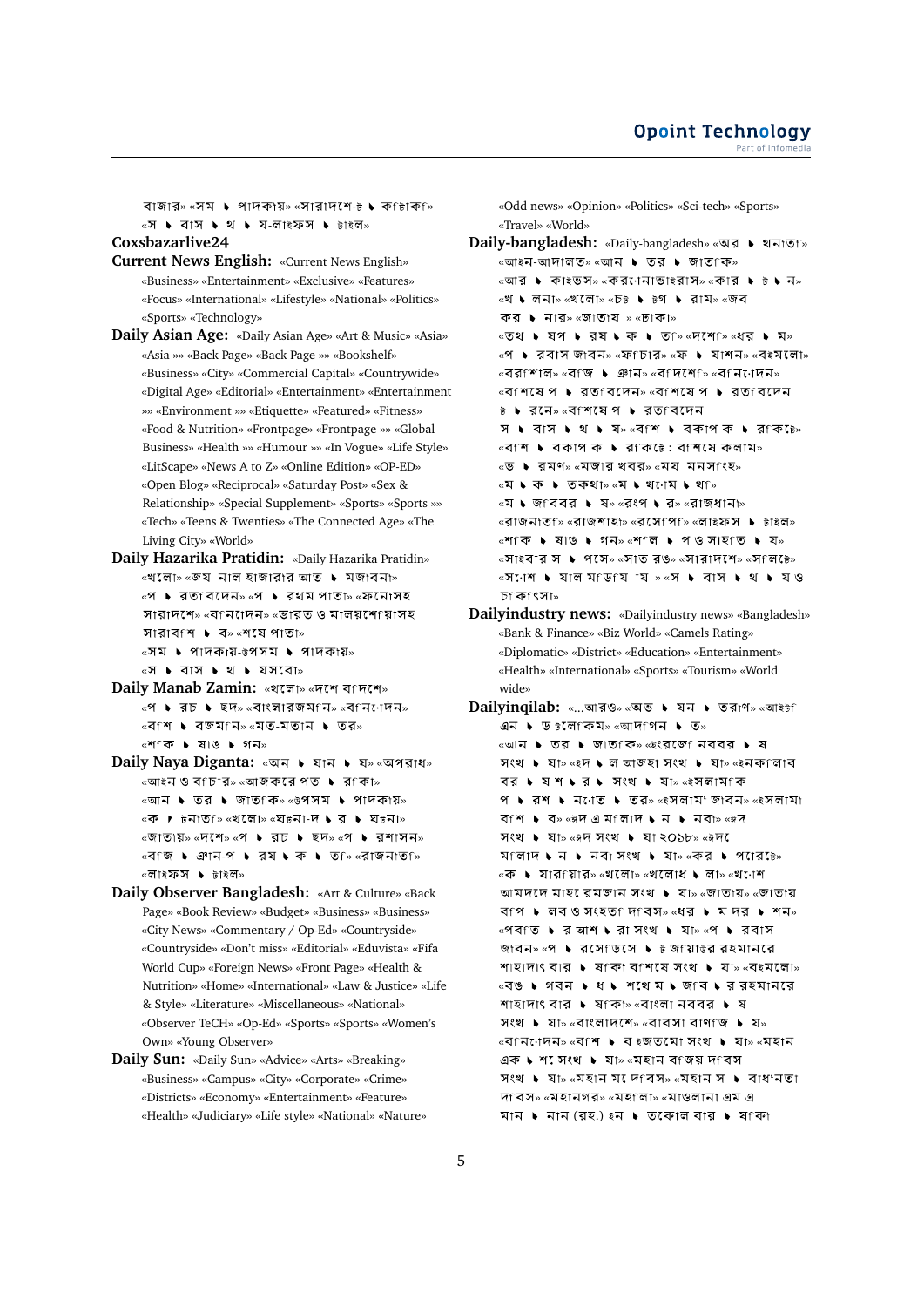» « » «লাইফস ▶ টাইল» «শান ▶ ত ওি সম দ ▶ ধfর পথ ইসলাম» «শ কি ▶ ষাঙ ▶ গন» «শিকি ▶ ষাদকি ▶ ষা» «সম ▶ পাদকায »  $\sqrt{x}$ সাহত ► য» «সণেনালা আসর»  $\alpha$ স  $\blacktriangleright$  বাস  $\blacktriangleright$  থ  $\blacktriangleright$  য» $\alpha$ হনোমপজে (Home)» **Dailyjagaran Dailykaratoa Dailypeoplestime:** «Dailypeoplestime» «Crime» «Economy» «Education» «National» «Politics» «Sports» «Tech» «World» **Dailypurbodesh:** «Dailypurbodesh» «অঙ ▶ গনা»  $\overline{\mathcal{C}}$   $\overline{\mathcal{C}}$   $\overline{\mathcal{C}}$   $\overline{\mathcal{C}}$   $\overline{\mathcal{C}}$   $\overline{\mathcal{C}}$   $\overline{\mathcal{C}}$   $\overline{\mathcal{C}}$   $\overline{\mathcal{C}}$   $\overline{\mathcal{C}}$   $\overline{\mathcal{C}}$   $\overline{\mathcal{C}}$   $\overline{\mathcal{C}}$   $\overline{\mathcal{C}}$   $\overline{\mathcal{C}}$   $\overline{\mathcal{C}}$   $\overline{\mathcal{C}}$   $\overline{\mathcal{C}}$   $\over$ থকে  $\sim$  «গা। ও-গরোম» «চরোগ নগর» «৳  $\bullet$  কr ৳াক ি «ডানপf৳ে «দ ▶ বfতায় পাতা» «নন ▶ দনকানন»  $\overline{\phantom{a}}$   $\overline{\phantom{a}}$   $\overline{\phantom{a}}$   $\overline{\phantom{a}}$   $\overline{\phantom{a}}$   $\overline{\phantom{a}}$   $\overline{\phantom{a}}$   $\overline{\phantom{a}}$   $\overline{\phantom{a}}$   $\overline{\phantom{a}}$   $\overline{\phantom{a}}$   $\overline{\phantom{a}}$   $\overline{\phantom{a}}$   $\overline{\phantom{a}}$   $\overline{\phantom{a}}$   $\overline{\phantom{a}}$   $\overline{\phantom{a}}$   $\overline{\phantom{a}}$   $\over$  $\mathbb{R}$  «পর $\mathbb{R}$  স $\mathbb{R}$   $\mathbb{R}$   $\mathbb{R}$   $\mathbb{R}$   $\mathbb{R}$   $\mathbb{R}$   $\mathbb{R}$   $\mathbb{R}$   $\mathbb{R}$   $\mathbb{R}$   $\mathbb{R}$   $\mathbb{R}$   $\mathbb{R}$   $\mathbb{R}$   $\mathbb{R}$   $\mathbb{R}$   $\mathbb{R}$   $\mathbb{R}$   $\mathbb{R}$   $\mathbb{R}$   $\mathbb{R}$   $\mathbb{R}$ «পড়ালখো» «বfচfত ▶ রা» «বি: • ঞান-প • রয • ক • ত ি ∝ব • যবসা বাণ জ  $\bullet$  য» «মা $b$ -েময়দান»  $\mathbb{R}$   $\mathbb{R}$   $\mathbb{R}$   $\mathbb{R}$   $\mathbb{R}$   $\mathbb{R}$   $\mathbb{R}$   $\mathbb{R}$   $\mathbb{R}$   $\mathbb{R}$   $\mathbb{R}$   $\mathbb{R}$   $\mathbb{R}$   $\mathbb{R}$   $\mathbb{R}$   $\mathbb{R}$   $\mathbb{R}$   $\mathbb{R}$   $\mathbb{R}$   $\mathbb{R}$   $\mathbb{R}$   $\mathbb{R}$   $\mathbb{R}$   $\mathbb{R}$   $\math$ « - » « »  $\sqrt{3}$   $\sqrt{2}$   $\sqrt{2}$   $\sqrt{2}$   $\sqrt{2}$   $\sqrt{2}$   $\sqrt{2}$   $\sqrt{2}$   $\sqrt{2}$   $\sqrt{2}$   $\sqrt{2}$   $\sqrt{2}$   $\sqrt{2}$   $\sqrt{2}$   $\sqrt{2}$   $\sqrt{2}$   $\sqrt{2}$   $\sqrt{2}$   $\sqrt{2}$   $\sqrt{2}$   $\sqrt{2}$   $\sqrt{2}$   $\sqrt{2}$   $\sqrt{2}$   $\sqrt{2}$   $\sqrt{2}$   $\sqrt{2}$   $\sqrt{$ **Dailyvorerpata dainikamadershomoy.com:** «dainikamadershomoy.com» «অর ▶ থনাতf» «প ▶ রবাস» «মতামত» «লাইফস ▶ টাইল» «bangladesh» «entertainment» «international» «sports» **Dainikpurbokone Dakpeon24 Dbcnews Tv Ddhakaprotidin: «अन । यान । य»**  $\alpha$ অর ▶ থ-বাণাজ ▶ য» $\alpha$ আইন আদালত» «আন ▶ তর ▶ জাত কি» «কর ▶ প োরে ৳ কর ▶ ণার» «খলোধ ▶ লা» «জাতায়» «তথ ▶ য প  $\bullet$  রয  $\bullet$  ক  $\bullet$  ত ি «নগর-মহানগর» «নারা ও শাশি ▶ » «বানিোদন» «মতামত» «রাজনাতা» «লাইফ স  $\triangleright$  টাইল» «শ<িক  $\triangleright$  যাঙ  $\triangleright$  গন» «সম  $\triangleright$  পাদকায়» «সাক ▶ ষাৎকার» «সারাবাংলা» «সাহতি ▶ য» «স ⊾ স ⊾ থ ৷⊾ থাক ⊾ ন» **Desh Tv:** «Desh Tv» «অপরাধ» «অর ▶ থনাতf» «আদালত» «আন ▶ তর ▶ জাত কি» «খলো» «জাতায়» «জলোর খবর» «নার ▶ বাচন»  $\overline{\mathcal{C}}$ ৰি জান-প ১ রয ১ ক ১ তি ি «বিনি াদেন» «রাজধানা» «রাজনাত<sub>ি</sub>» «শাক ▶ ষা» «স ▶ বাস ▶ থ ▶ য» **Deshebideshe:** «Deshebideshe» «जन  $\blacklozenge$  বাদ»  $\overline{\text{w}}$ অন ▶ যান ▶ য≫  $\text{w}}$ আস ▶ ৳ ▶ রলামে া≫ «আন ▶ তর ▶ জাত কি» «আফ ▶ র কা» «ইউর োপ»

 $\star$   $\bullet$   $\bullet$  তুর আমরে কো»  $\star$   $\bullet$  পেন  $\bullet$  যাস»  $\star$   $\star$  ওপেব»

 $\mathbb{R}$ এশি য়িা» «কব তিা» «ক । রেকিটে» «খলোধ । লাে» «গবষেণা» «গল ▶ প» «গণেপালগঞ ▶ জ» «জাতায়» «জাবন যাত ▶ রা» «৳লভিড» «ঢাকা» «ঢাকা বাভাগ» «ঢাল েঙড» «তার ♦ ণ ♦ য≫ «দক ♦ ষ ণ আমরে কো»  $\overline{\mathcal{C}}$   $\overline{\mathcal{C}}$   $\overline{\mathcal{C}}$   $\overline{\mathcal{C}}$   $\overline{\mathcal{C}}$   $\overline{\mathcal{C}}$   $\overline{\mathcal{C}}$   $\overline{\mathcal{C}}$   $\overline{\mathcal{C}}$   $\overline{\mathcal{C}}$   $\overline{\mathcal{C}}$   $\overline{\mathcal{C}}$   $\overline{\mathcal{C}}$   $\overline{\mathcal{C}}$   $\overline{\mathcal{C}}$   $\overline{\mathcal{C}}$   $\overline{\mathcal{C}}$   $\overline{\mathcal{C}}$   $\over$ «প ▶ রবন ▶ ধ» «ফর দিপ ▶ র» «ফ ▶ ৳বল»  $\overline{a}$  • যাশন»  $\overline{a}$  < বে $\overline{a}$  • র»  $\overline{a}$  বাউড»  $\overline{a}$  বাংলাদেশে»  $\overline{\mathcal{C}}$   $\overline{\mathcal{C}}$   $\overline{\mathcal{C}}$   $\overline{\mathcal{C}}$   $\overline{\mathcal{C}}$   $\overline{\mathcal{C}}$   $\overline{\mathcal{C}}$   $\overline{\mathcal{C}}$   $\overline{\mathcal{C}}$   $\overline{\mathcal{C}}$   $\overline{\mathcal{C}}$   $\overline{\mathcal{C}}$   $\overline{\mathcal{C}}$   $\overline{\mathcal{C}}$   $\overline{\mathcal{C}}$   $\overline{\mathcal{C}}$   $\overline{\mathcal{C}}$   $\overline{\mathcal{C}}$   $\over$  $\sqrt{a}$   $\sqrt{a}$   $\sqrt{a}$   $\sqrt{a}$   $\sqrt{a}$   $\sqrt{a}$   $\sqrt{a}$   $\sqrt{a}$   $\sqrt{a}$   $\sqrt{a}$   $\sqrt{a}$   $\sqrt{a}$   $\sqrt{a}$   $\sqrt{a}$   $\sqrt{a}$   $\sqrt{a}$   $\sqrt{a}$   $\sqrt{a}$   $\sqrt{a}$   $\sqrt{a}$   $\sqrt{a}$   $\sqrt{a}$   $\sqrt{a}$   $\sqrt{a}$   $\sqrt{a}$   $\sqrt{a}$   $\sqrt{a}$   $\sqrt{a$ «রসনা বালাস» «র ▶ পচর ▶ চা» «শরায তপ ▶ র» «শরার চর ▶ চা» «সংগাত» «সচতেনতা»  $\sqrt{x}$  • পর • ক» «সাক • ষাতকার»  $\mathbb{R}$   $\mathbb{R}$  -  $\mathbb{R}$   $\mathbb{R}$   $\mathbb{R}$   $\mathbb{R}$   $\mathbb{R}$   $\mathbb{R}$   $\mathbb{R}$   $\mathbb{R}$   $\mathbb{R}$   $\mathbb{R}$   $\mathbb{R}$   $\mathbb{R}$   $\mathbb{R}$   $\mathbb{R}$   $\mathbb{R}$   $\mathbb{R}$   $\mathbb{R}$   $\mathbb{R}$   $\mathbb{R}$   $\mathbb{R}$   $\mathbb{R}$   $\mathbb{R}$   $\math$  $\alpha$ স ▶ বাস ▶ থ ▶ য»  $\alpha$ হল ভিড» **Deshrupantor.com:** «deshrupantor.com» **Dhaka Courier Dhaka Post:** «Dhaka Post» «Country» «Economy» «Education» «Entertainment» «Health» «Jobs career» «Lifestyle» «National» «Politics» «Sports» **Dhaka times news:** « (Corruption)» «অর ▶ থনাতf (Economics)» «আদালত (Law & Court)» « (International)» «ইসলাম (Islam)» «এক ▶ সক ▶ ল ▶ স ভ (Exclusive)» «ক ▶ র কি টে (Cricket)» «খলোধ ▶ লা (Sports)» «গণমাধ ▶ যম (Media News)» «চাকরণর খবর (Job Search)» «নারামলো (Narimela)» «নার ▶ বাচাত খবর (News Selected)» «প • রচ • ছদ (Home)» «প • রবাসরে খবর (Migrant & Bangladesh)» «প ▶ রশাসন (Administration)» «ফ<sub>ি</sub>চার (Feature)» «ফ ১ ৳বল (Football)» «বন ▶ দর নগরা (Chittagong)» «বাংলাদশে (Bangladesh)» « (IT)» « (Entertainment)» «মতামত (Comment)» «রাজধানা (Capital)» «রাজনাতা (Politics)» «রাজপা৳ (Editorial)» «শাকি ▶ ষা (Education)» «সাক ▶ ষা কার (Interview)» «সারাদশে (Saradesh)» «স ▶ বাস ▶ থ ▶ য (Health)» **Dhaka Tribune:** «Bangladesh» «Europe» «Feature» «Home» «Opinion» «Photo Gallery» «Sport» «World» **Dhakatoday:** «Dhakatoday» «অস ▶ ৳ ▶ রলেfয়া» «আফ ▶ রাকা» «আমরোকা» «ইউরণেপ» «ইন ▶ টারভfউ» «ই**ভনে ▶ টস**» «উদ ▶ যণেক ▶ তা»  $\mathbb{R}$ এথলটেকি» $\mathbb{R}$ এশিয়াি» $\mathbb{R}$ কম ▶ পডিটার» «কর ▶ পণের৳» «কণেথায় যাবনে কাভাব যোবনে»  $\overline{X}$   $\rightarrow$   $\overline{X}$   $\rightarrow$   $\overline{X}$   $\rightarrow$   $\overline{X}$   $\rightarrow$   $\overline{X}$   $\rightarrow$   $\overline{X}$   $\rightarrow$   $\overline{X}$   $\rightarrow$   $\overline{X}$   $\rightarrow$   $\overline{X}$   $\rightarrow$   $\overline{X}$   $\rightarrow$   $\overline{X}$   $\rightarrow$   $\overline{X}$   $\rightarrow$   $\overline{X}$   $\rightarrow$   $\overline{X}$   $\rightarrow$   $\overline{X}$   $\rightarrow$   $\overline{X}$  যখোন েযমেন» «টভিঙি «টনেসি» «ডকেণেরশেন» «ডজোরে<sub>ট»</sub> «ঢাল ডিড» «তথ **১** যপ **১** রয **১** ক **১** ত <sub>»</sub>  $\overline{\text{X}}$   $\overline{\text{S}}$   $\overline{\text{S}}$   $\overline{\text{S}}$   $\overline{\text{S}}$   $\overline{\text{S}}$   $\overline{\text{S}}$   $\overline{\text{S}}$   $\overline{\text{S}}$   $\overline{\text{S}}$   $\overline{\text{S}}$   $\overline{\text{S}}$   $\overline{\text{S}}$   $\overline{\text{S}}$   $\overline{\text{S}}$   $\overline{\text{S}}$   $\overline{\text{S}}$   $\overline{\text{S}}$   $\overline{\text{S}}$   $\overline{\text{S}}$   $\overline{\text{w}}$ নাচ»  $\overline{\text{w}}$ নারা $\overline{\text{w}}$   $\overline{\text{w}}$   $\overline{\text{w}}$   $\overline{\text{w}}$   $\overline{\text{w}}$   $\overline{\text{w}}$   $\overline{\text{w}}$   $\overline{\text{w}}$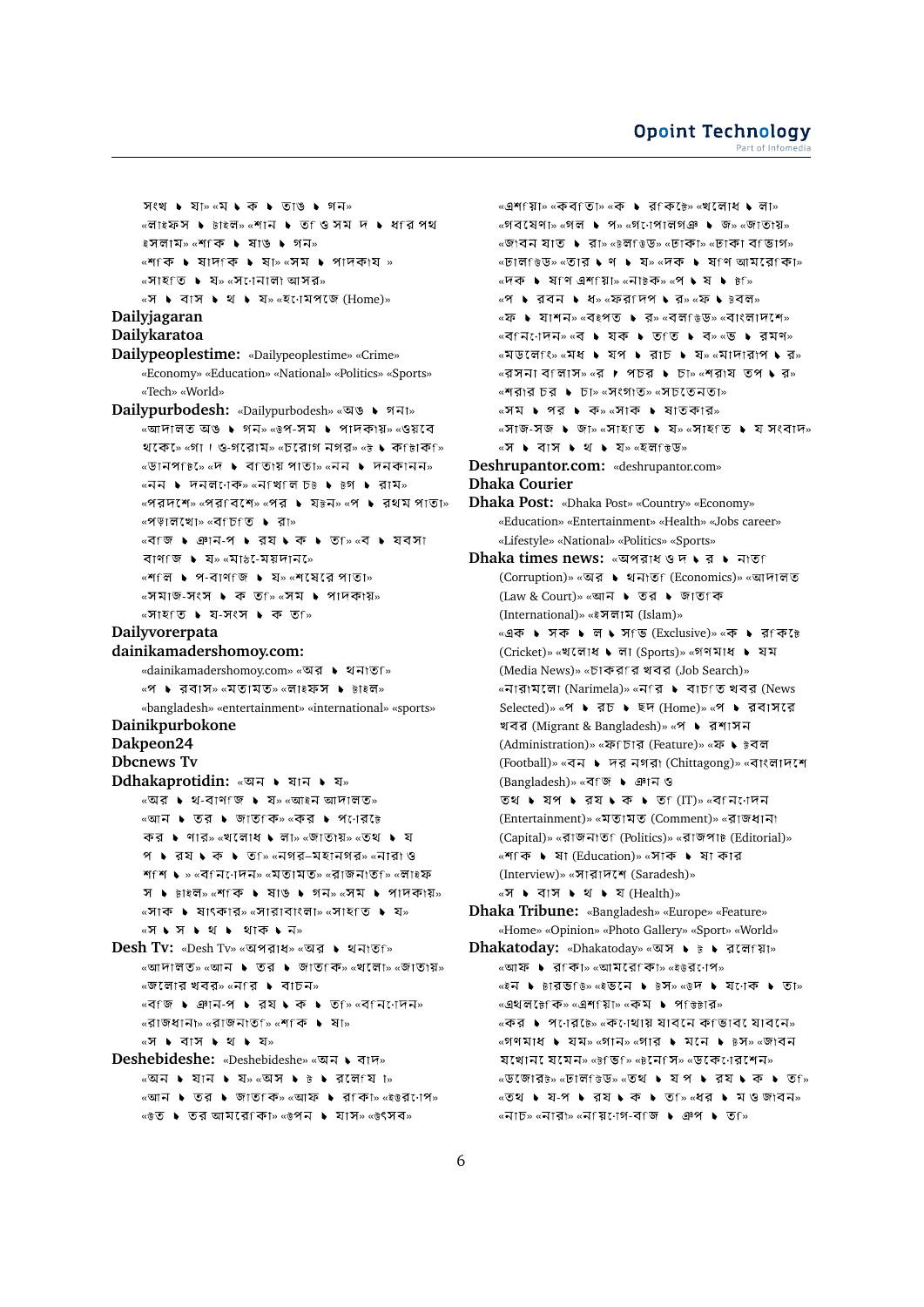<sup>«প</sup> ▶ রথমভ ▶ রমণরে স ▶ ম ত ি  $\mathbb{R}$  । রামায়ার লাগ» «ফাল । মে ৳প চার । ৳» «ফ ♦ ৳বল» «ফ ♦ যাশন» «বলf৳ড» «বলf৳ড ৳প  $\Sigma$ চার ▶  $\overline{b}$ » «ব ▶ ক কর ▶ নার» «ব ▶ যাংক $\Omega$ ং এন  $\bullet$  ড ফাইনান  $\bullet$  স» «ভাডাও গ $\bullet$  যালারা» «ভ<sub>ি</sub>নি ▶ ন স ▶ বাদরে খবর» «ভজে চেবেল» «ভ োজন বিলাস» «ভ ► রমণ বালাস» «ভ ► রমণ সতর ▶ কতা» «মঞ ▶ চ» «মধ ▶ যপ ▶ রাচ ▶ য» «মাংস» «মাছ» «মান এক ▶ সচঞে ▶ জ» «মfেজ কে » « » « » « » «রি'য়েলে এস ▶ ৳ ৈ» «র ▶ পচর ▶ চা» «শৃং ক ▶ ষা»  $\mathbb{R}$   $\mathbb{R}$   $\mathbb{R}$   $\mathbb{R}$   $\mathbb{R}$   $\mathbb{R}$   $\mathbb{R}$   $\mathbb{R}$   $\mathbb{R}$   $\mathbb{R}$   $\mathbb{R}$   $\mathbb{R}$   $\mathbb{R}$   $\mathbb{R}$   $\mathbb{R}$   $\mathbb{R}$   $\mathbb{R}$   $\mathbb{R}$   $\mathbb{R}$   $\mathbb{R}$   $\mathbb{R}$   $\mathbb{R}$   $\mathbb{R}$   $\mathbb{R}$   $\math$  $\mathbb{R}$   $\mathbb{R}$   $\mathbb{R}$   $\mathbb{R}$   $\mathbb{R}$   $\mathbb{R}$   $\mathbb{R}$   $\mathbb{R}$   $\mathbb{R}$   $\mathbb{R}$   $\mathbb{R}$   $\mathbb{R}$   $\mathbb{R}$   $\mathbb{R}$   $\mathbb{R}$   $\mathbb{R}$   $\mathbb{R}$   $\mathbb{R}$   $\mathbb{R}$   $\mathbb{R}$   $\mathbb{R}$   $\mathbb{R}$   $\mathbb{R}$   $\mathbb{R}$   $\math$ «সলেণে ▶ র ি কর ▶ নার»  $\sqrt{x}$ সণেশ ▶ যাল-মাড়ায়া» «স ▶ ৳কে» «স ▶ বাস ▶ থ ▶ যকথা» «হল ঙডি» «হল ঙিড ৳প চার ▶ ৳» «হরেf৳জে» «হ•াে৳লে গা৳ড»

- **Digi Bangla:** «Digi Bangla» «অ ▶ যাম৳ব» « » « » « - »  $\kappa$ ই-ক ় যাব» $\kappa$ ই-লার ় নিংি» $\kappa$ এট ় আই» «ক ▶ যাম ▶ পাস» «খবর» «গমে» «জাবনধারা» «৳কে  $\overline{v}$  • রিকি • সি» « $\overline{v}$ কে-ক • লে • সে ভি» « $\overline{v}$ লেকে :ো» «ডাজাচাল অফার» «দানরে খবর» «পরোফরোলস» «বাজ ▶ ঞান» «বাশ ▶ ব» «ভাডাও» «মাোবাইল»  $\sim$   $\sqrt{3}$   $\sqrt{3}$   $\sqrt{3}$   $\sqrt{3}$   $\sqrt{3}$   $\sqrt{3}$   $\sqrt{3}$   $\sqrt{3}$   $\sqrt{3}$   $\sqrt{3}$   $\sqrt{3}$   $\sqrt{3}$   $\sqrt{3}$   $\sqrt{3}$   $\sqrt{3}$   $\sqrt{3}$   $\sqrt{3}$   $\sqrt{3}$   $\sqrt{3}$   $\sqrt{3}$   $\sqrt{3}$   $\sqrt{3}$   $\sqrt{3}$   $\sqrt{3}$   $\sqrt{3}$   $\sqrt{3}$   $\sqrt{3}$   $\frac{1}{2}$   $\frac{1}{2}$   $\frac{1}{2}$   $\frac{1}{2}$   $\frac{1}{2}$   $\frac{1}{2}$   $\frac{1}{2}$   $\frac{1}{2}$   $\frac{1}{2}$   $\frac{1}{2}$   $\frac{1}{2}$   $\frac{1}{2}$   $\frac{1}{2}$   $\frac{1}{2}$   $\frac{1}{2}$   $\frac{1}{2}$   $\frac{1}{2}$   $\frac{1}{2}$   $\frac{1}{2}$   $\frac{1}{2}$   $\frac{1}{2}$   $\frac{1}{2}$
- **Ekattor Tv:** «Ekattor Tv» «অপরাধ» «অর ▶ থয∙োগ» «আনন ▶ দয∙োগ» «একাত ▶ তর বাশষে» «খলো-য•োগ» «জাবন-যাপন» «দশেয•োগ» «প ▶ রধান সংবাদ» «বাশ ▶ বয়•োগ» «মত-দ ▶ বামত»
- **Ekushev Tv:** «Ekushev Tv» «অন ▶ যান ▶ য»  $\overline{\mathcal{C}}$ অর ▶ থ-বাণ জি ▶ য» «আন ▶ তর ▶ জাত কি»  $\overline{\text{w}}$ আফ ▶ রাকা»  $\overline{\text{w}}$ আমরোকা»  $\overline{\text{w}}$ লালাপন»  $\overline{\text{w}}$ ইউরণেপ» «এশা মা » «ওশনেৰি া» «ক ▶ রাকি ে» «খলোধ ▶ লা» «জাতায » «৳নেপি» «ঢাল ৳ড» «দশেজ ♦ ড ৯ «ফ ় ৳বল» «ফ ় মাশন» «বল ৳ডিজ «ব নি োদন»  $\kappa$ বাবাধ» $\kappa$ ম ▶ যানারস ▶ » $\kappa$ রাজধানা» $\kappa$ রাজনাতা» «র ▶ পচর ▶ চা» «রসেপে ি» «লাইফস ▶ টাইল» «সম ▶ পর ▶ ক» «সাজসজ ▶ জা»
- **Financial Express:** «Country» «Crime» «Editorial» «Home» «National» «Politics» «Stock» «Trade-&-market» «Views & Opinion» «World»

**Fns24**

Gonews24: «Gonews24» «অন ▶ যান ▶ য» «অপরাধ চি • র» «অর • থনাত ি» «আইন-আদালত» «আন ▶ তর ▶ জাত কি» «ইসলাম» «ক ষ ও প ▶ রক ত $\mathsf{f} \times \mathsf{f} \times \mathsf{f}$  ▶ র $\mathsf{f} \times \mathsf{f} \times \mathsf{f} \times \mathsf{f} \times \mathsf{f} \times \mathsf{f} \times \mathsf{f} \times \mathsf{f} \times \mathsf{f} \times \mathsf{f} \times \mathsf{f} \times \mathsf{f} \times \mathsf{f} \times \mathsf{f} \times \mathsf{f} \times \mathsf{f} \times \mathsf{f} \times \mathsf{f} \times \mathsf{f} \times \mathsf{f} \times \mathsf{f} \times \mathsf{f} \times \mathsf{f}$  $\sqrt{a}$  «  $\sqrt{a}$   $\sqrt{a}$   $\sqrt{a}$   $\sqrt{b}$   $\sqrt{a}$   $\sqrt{b}$   $\sqrt{b}$   $\sqrt{b}$   $\sqrt{b}$   $\sqrt{a}$   $\sqrt{a}$   $\sqrt{a}$   $\sqrt{a}$   $\sqrt{a}$   $\sqrt{a}$   $\sqrt{a}$   $\sqrt{a}$   $\sqrt{a}$   $\sqrt{a}$   $\sqrt{a}$   $\sqrt{a}$   $\sqrt{a}$   $\sqrt{a}$   $\sqrt{a}$   $\sqrt{a}$   $\sqrt{a}$   $\$ «পর ▶ য৳ন» «প ▶ রবাসরে কথা» «ফ্চোর» «ফ ♦ ৳বল» «বাচাত ♦ র সংবাদ» «রাজনাতা»

«সাহত ▶ যওসংষ ▶ ক তf» « » «Opinion» **ICE Business Times:** «ICE Business Times» «Interviews» «Spotlight» «Xponent» **Ictd:** «News»

**Infrastructure Development Company Limited Islami Bank Bangladesh Ltd:** «Islami Bank Bangladesh Ltd» «News & Events»

**IWatch Markets:** «IWatch Markets» «Business» «Digital Marketing» «Economy» «Finance» «Lifestyle» «Markets» «News» «Pets» «Real Estate» «Sports» «Technology» «Ted» «World»

- $Jago$  News: «অর ▶ থনাত<sub>ি</sub> «আইন-আদালত» «আন ▶ তর ▶ জাত কি» «ক ষ ওপ ▶ রক ত ি»  $\overline{\mathcal{C}}$  • যাম ▶ পাস»  $\overline{\mathcal{C}}$  পাধে ▶ লা»  $\overline{\mathcal{C}}$  গাগ ো জবস» «জাতায » «জনেকস» «তথ ▶ যপ ▶ রয ▶ ক ▶ ত »  $\sqrt{a}$   $\sqrt{a}$   $\sqrt{b}$   $\sqrt{b}$   $\sqrt{c}$   $\sqrt{c}$   $\sqrt{a}$   $\sqrt{a}$   $\sqrt{a}$   $\sqrt{a}$   $\sqrt{a}$   $\sqrt{a}$   $\sqrt{a}$   $\sqrt{a}$   $\sqrt{a}$   $\sqrt{a}$   $\sqrt{a}$   $\sqrt{a}$   $\sqrt{a}$   $\sqrt{a}$   $\sqrt{a}$   $\sqrt{a}$   $\sqrt{a}$   $\sqrt{a}$   $\sqrt{a}$   $\sqrt{a}$   $\sqrt{a}$   $\sqrt{a$  $\mathbb{R}$  • বুচ • ছদ» «প • রবাস» «ফ $\mathbb{R}$ চার» «ব $\mathbb{R}$ ন $\mathbb{R}$  স «বি শেষে প । রেত বেদেন» «ভ । রেমণ» «মতামত» «রাজনাতৃি «লাইফস ▶ টাইল» «শকি ▶ ষা»  $\alpha$   $\forall$  i  $\forall$  i  $\forall$   $\alpha$  i  $\forall$  i  $\forall$  i  $\forall$  i  $\forall$  i  $\forall$  i  $\forall$  i  $\forall$  i  $\forall$  i  $\forall$  i  $\forall$  i  $\forall$  i  $\forall$  i  $\forall$  i  $\forall$  i  $\forall$  i  $\forall$  i  $\forall$  i  $\forall$  i  $\forall$  i  $\forall$  i  $\forall$  i  $\forall$  i  $\forall$  i  $\forall$  i  $\forall$  i  $\forall$  i  $\forall$  i
- **Jaijaidin:** «Jaijaidin» «অর ▶ থ-বাণাজ ▶ য»  $\sim$ খলোধ ১ লা $\sim$  «তারার মলো» «প ১ রথম পাতা»  $\mathcal{L}$  «ব $\mathcal{L}$ শি» «ব $\mathcal{L}$ াদন» «মহানগর» «শ $\mathcal{L}$  কা $\mathcal{L}$  । জগৎ»  $\mathbb{R}$   $\mathbb{R}$   $\mathbb{R}$   $\mathbb{R}$   $\mathbb{R}$   $\mathbb{R}$   $\mathbb{R}$   $\mathbb{R}$   $\mathbb{R}$   $\mathbb{R}$   $\mathbb{R}$   $\mathbb{R}$   $\mathbb{R}$   $\mathbb{R}$   $\mathbb{R}$   $\mathbb{R}$   $\mathbb{R}$   $\mathbb{R}$   $\mathbb{R}$   $\mathbb{R}$   $\mathbb{R}$   $\mathbb{R}$   $\mathbb{R}$   $\mathbb{R}$   $\math$  $\mathbb{R}$ সাহতি ► য» $\mathbb{R}$  । বদশে»
- **Jamuna Television:** «Jamuna Television» «আন ▶ তর ▶ জাত কি» «আরও...» «আরও...» «আরও...» «আরও...» «আরও...» «আরও...» «আরও...» «আরও...» «আরও...» «ক ▶ যাম ▶ পাস»  $\sim$ খলোধ  $\blacklozenge$  লা $\mid \sim$  জাতায় $\mid$ » «বনিণেন» «সারাদশে» **JoyNewsBD**

- **Jugantor:** «খলো» «প ১ রচ ১ ছদ (Home)» «RSS» **Kaler Kantho:** «Kaler Kantho» « »
	- $\overline{\mathcal{C}}$   $\overline{\mathcal{C}}$   $\overline{\mathcal{C}}$   $\overline{\mathcal{C}}$   $\overline{\mathcal{C}}$   $\overline{\mathcal{C}}$   $\overline{\mathcal{C}}$   $\overline{\mathcal{C}}$   $\overline{\mathcal{C}}$   $\overline{\mathcal{C}}$   $\overline{\mathcal{C}}$   $\overline{\mathcal{C}}$   $\overline{\mathcal{C}}$   $\overline{\mathcal{C}}$   $\overline{\mathcal{C}}$   $\overline{\mathcal{C}}$   $\overline{\mathcal{C}}$   $\overline{\mathcal{C}}$   $\over$  $\mathbb{R}$ খলো» «খলোধ ▶ লা» «চাকর $\mathbb{R}$ র খবর» «জাতায » «জাবনযাপন» «টকে প ▶ রত দিনি»  $\overline{\text{w}}$   $\bullet$   $\overline{\text{w}}$   $\bullet$   $\overline{\text{w}}$   $\bullet$   $\overline{\text{w}}$   $\bullet$   $\overline{\text{w}}$   $\bullet$   $\overline{\text{w}}$   $\bullet$   $\overline{\text{w}}$   $\circ$   $\overline{\text{w}}$   $\circ$   $\overline{\text{w}}$   $\overline{\text{w}}$   $\overline{\text{w}}$ «পরবাস» «প ▶ রায দশে» «ফাচার» «বাণাজ ▶ য» «বাদেশ» «বান্দেদন» «বাবাধ» «বাবাধ» «বংববেং»

 $\mathbb{R}$  «  $\mathbb{R}$   $\mathbb{R}$   $\mathbb{R}$   $\mathbb{R}$   $\mathbb{R}$   $\mathbb{R}$   $\mathbb{R}$   $\mathbb{R}$   $\mathbb{R}$   $\mathbb{R}$   $\mathbb{R}$   $\mathbb{R}$   $\mathbb{R}$   $\mathbb{R}$   $\mathbb{R}$   $\mathbb{R}$   $\mathbb{R}$   $\mathbb{R}$   $\mathbb{R}$   $\mathbb{R}$   $\mathbb{R}$   $\mathbb{R}$   $\mathbb{R}$   $\math$ «সংস ▶ ক তf» «সারাবাংলা»

## **Khabor.com**

```
Khola Kagoj BD: «Khola Kagoj BD» «
           বাণাজ \blacktriangleright য» «আইন-আদালত»
          \overline{\phantom{a}} \overline{\phantom{a}} \overline{\phantom{a}} \overline{\phantom{a}} \overline{\phantom{a}} \overline{\phantom{a}} \overline{\phantom{a}} \overline{\phantom{a}} \overline{\phantom{a}} \overline{\phantom{a}} \overline{\phantom{a}} \overline{\phantom{a}} \overline{\phantom{a}} \overline{\phantom{a}} \overline{\phantom{a}} \overline{\phantom{a}} \overline{\phantom{a}} \overline{\phantom{a}} \over«ক ষf» «খ ▶ লনা» «খলোধ ▶ লা» «খণেলা কাগজ
           বাশষে» «খণেলামত» «গন মাধ ▶ যম»
           \kappaগ ▶ রামবাংলা» \kappaচ\overline{b} ▶ \overline{b}গ ▶ রাম» \kappaচাকরার খবর»
          «জাতায়» «জাবনানন ▶ দ» «টাকার বাজার» «ঢাকা»
```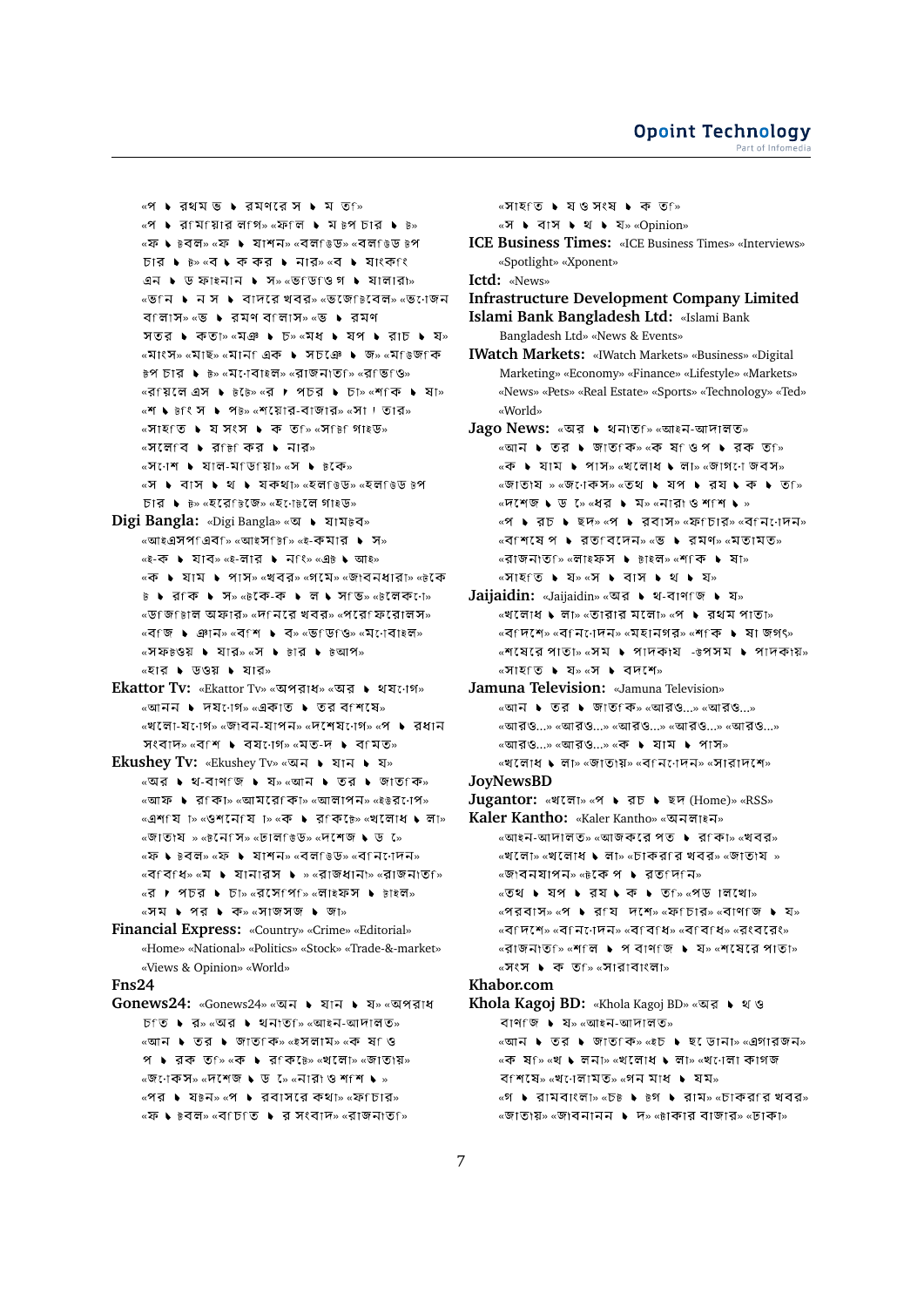```
«ধর ▶ ম কথা» «পাকা রা। ধ ▶ না» «প ▶ র য়
         ক \blacktriangleright যাম \blacktriangleright পাস» «ফfচার ও সাময়fক\triangleright «বরfশাল»
         «বাংলাওয়াশ» «বাত ঘর» «বাজ ▶ ঞান ও
         প • রয • ক • তf» «বfনাোদন» «বfবfধ»
         «ময়মনসাংহ» «রংপ ▶ র» «রকমার্চি «রাজধানা»
         «রাজনাত<sub>ি» «</sub>রাজশাহা<sub>» «</sub>রাশ ফল» «রণেকয়ো»
         «লাইফস ▶ টাইল» «শ∶ক ▶ ষা» «শ্কি ▶ ষা
         সহায়ৰিুা» «সাক ▶ ষাৎকার» «সলিটে»
         «স ▶ বাস ▶ থ ▶ যক ▶ শল»
Lalsobuzerkotha: «Lalsobuzerkotha»
         \alphaঅন \blacktriangleright যান \blacktriangleright য»\alphaঅন \blacktriangleright যান \blacktriangleright য»
         «অন ▶ যান ▶ য» «অন ▶ যান ▶ য» «অপরাধ»
         «অর ▶ থনাত ≫ি «আঞ ▶ চল কি»
         \overline{\phantom{a}} \overline{\phantom{a}} \overline{\phantom{a}} \overline{\phantom{a}} \overline{\phantom{a}} \overline{\phantom{a}} \overline{\phantom{a}} \overline{\phantom{a}} \overline{\phantom{a}} \overline{\phantom{a}} \overline{\phantom{a}} \overline{\phantom{a}} \overline{\phantom{a}} \overline{\phantom{a}} \overline{\phantom{a}} \overline{\phantom{a}} \overline{\phantom{a}} \overline{\phantom{a}} \over\overline{\text{w}}আন \overline{\text{b}} তর \overline{\text{b}} জাত কি»
         «আন ▶ তর ▶ জাত কি» «আন ▶ তর ▶ জাত কি
         (খলো)» «আন ▶ তর ▶ জাতfক
         (প \blacktriangleright রয \blacktriangleright ক \blacktriangleright ত \cap \triangleright «আর\cap ও দেখে \blacktriangleright ন\triangleright«কর•োনাভা৳রাস» «ক ষf» «ক ▶ রfকচে» «খলো»
         «খলো» «গণমাধ ▶ যম» «জবস» «জাতায়» «জাতায়»
         «জাতায়» «জাতায়» «জাতায় (খলো)» «জাতায়
         (প \blacktriangleright রয \blacktriangleright ক \blacktriangleright ত\cap)» «টালভিড» «ঢালভিড»
        «ধর • মে» «পর • যে৳ন» «প • রয • ক • ত »
        \mathscr{C} • বেষ ► ক ► তি ি \mathscr{C}বই মলো-2020» \mathscr{C}বল ভিডি»
         \mathcal{L}_{\mathcal{A}}বাদেশে» «বণন\mathcal{L}_{\mathcal{A}} , \mathcal{L}_{\mathcal{A}} , \mathcal{L}_{\mathcal{A}} , \mathcal{L}_{\mathcal{A}} , \mathcal{L}_{\mathcal{A}} , \mathcal{L}_{\mathcal{A}} , \mathcal{L}_{\mathcal{A}} , \mathcal{L}_{\mathcal{A}} , \mathcal{L}_{\mathcal{A}} , \mathcal{L}_{\mathcal{A}} , \mathcal{L}_{\mathcal{A}} , \mathcal{L}_{« » « » « »
         «শিকি ▶ ষা» «শার ▶ ষপর ▶ যাল োচনা» «শার ▶ ষ
         সংবাদ» «সবগ \bullet লনে দখে \bullet ন» «সব \bullet জরে কথা»
         \sqrt{a} \sqrt{a} \sqrt{b} \sqrt{a} \sqrt{a} \sqrt{a} \sqrt{a} \sqrt{a} \sqrt{a} \sqrt{a} \sqrt{a} \sqrt{a} \sqrt{a} \sqrt{a} \sqrt{a} \sqrt{a} \sqrt{a} \sqrt{a} \sqrt{a} \sqrt{a} \sqrt{a} \sqrt{a} \sqrt{a} \sqrt{a} \sqrt{a} \sqrt{a} \sqrt{a} \sqrt\sqrt{a} \bullet \sqrt{a} \bullet \sqrt{a} \bullet \sqrt{a} \sqrt{a} \bullet \sqrt{a} \sqrt{a} \sqrt{a} \sqrt{a} \sqrt{a} \sqrt{a} \sqrt{a} \sqrt{a} \sqrt{a} \sqrt{a} \sqrt{a} \sqrt{a} \sqrt{a} \sqrt{a} \sqrt{a} \sqrt{a} \sqrt{a} \sqrt{a} \sqrt{a} \sqrt{a} « »
Latest BD News: «প • রচ • ছদ»
London Bangla
Markedium : «Markedium » «Best In Creativity» «BRAND
         TRACK» «Brand Updates» «Digital» «DIGITAL» «Featured»
         «Latest Happenings»
Ministry of Foreign Affairs: «Ministry of Foreign
         Affairs» «Press Release»
MTnews24.com: «আন ▶ তর ▶ জাতfক» «ইসলাম»
         <sub>«এ</sub>ক ▶ সক ▶ ল ▶ স ভি» «খ লোধে ▶ লা» «জাতায»
         «পাঠকই লখেক» «বৰনোদন» «Home»
NBS 24
Newagebd: «Bangladesh» «Business» «Entertainment»
         «Home» «Latest:» «Opinion» «Sport» «Tech» «World»
Newsnextbd.com: «Home»
NTV: «NTV» «অচনেমনবাইল» «অর ▶ থনাতf»
         \overline{\mathcal{C}}আইন-কান ১ ন\overline{\mathcal{C}} , \overline{\mathcal{C}} নাধ\overline{\mathcal{C}} , লা\overline{\mathcal{C}} , জোবনধারা\overline{\mathcal{C}}\mathbb{R} \mathbb{R} \mathbb{R} \mathbb{R} \mathbb{R} \mathbb{R} \mathbb{R} \mathbb{R} \mathbb{R} \mathbb{R} \mathbb{R} \mathbb{R} \mathbb{R} \mathbb{R} \mathbb{R} \mathbb{R} \mathbb{R} \mathbb{R} \mathbb{R} \mathbb{R} \mathbb{R} \mathbb{R} \mathbb{R} \mathbb{R} \mathbb{
```
 $\overline{\mathcal{C}}$   $\overline{\mathcal{C}}$   $\overline{\mathcal{C}}$   $\overline{\mathcal{C}}$   $\overline{\mathcal{C}}$   $\overline{\mathcal{C}}$   $\overline{\mathcal{C}}$   $\overline{\mathcal{C}}$   $\overline{\mathcal{C}}$   $\overline{\mathcal{C}}$   $\overline{\mathcal{C}}$   $\overline{\mathcal{C}}$   $\overline{\mathcal{C}}$   $\overline{\mathcal{C}}$   $\overline{\mathcal{C}}$   $\overline{\mathcal{C}}$   $\overline{\mathcal{C}}$   $\overline{\mathcal{C}}$   $\overline{\$ 

 $\overline{\mathcal{C}}$ ৰ মিনোদন $\overline{\mathcal{C}}$  জনপ $\overline{\mathcal{C}}$   $\overline{\mathcal{C}}$   $\overline{\mathcal{C}}$   $\overline{\mathcal{C}}$   $\overline{\mathcal{C}}$   $\overline{\mathcal{C}}$   $\overline{\mathcal{C}}$   $\overline{\mathcal{C}}$   $\overline{\mathcal{C}}$   $\overline{\mathcal{C}}$   $\overline{\mathcal{C}}$   $\overline{\mathcal{C}}$   $\overline{\mathcal{C}}$   $\overline{\mathcal{C}}$   $\overline{\mathcal{C}}$   $\overline{\$ 

```
«মত-দ ▶ ব মত» «শ কি ▶ ষা» «শ ল ▶ প ও
         সাহত \bullet য» «শাশ \bullet -কাশনের»
        \alpha \mathbf{y} \mathbf{b} at \mathbf{y} \mathbf{v} at \mathbf{y} at \alpha at \mathbf{y} at \mathbf{y} at \mathbf{y} at \mathbf{y}Obiroto
```
- **Odhikar:** «Odhikar» «অর ▶ থনাত্তি  $\overline{\text{w}}$ আন  $\blacktriangleright$  তর  $\blacktriangleright$  জাত কি»  $\overline{\text{w}}$ লাধে  $\blacktriangleright$  লা»  $\overline{\text{w}}$ জাত বি » «বি'জি ▶ ঞানওপ ▶ র্য ▶ ক ▶ ত ি∞ «ভ নি ▶ ন খবর» «রাজনাত্রি «লাইফস ▶ টাইল» «শকি ▶ ষা ও শাকি । ষাঙ । গন» «সারাদশে»
- **Ourislam24: «Ourislam24» «আজকরে ফত**োয়া»  $\star$ ংভনে ▶  $\bar{b}$ »  $\star$ ইসলাম প ▶ রত দিনি»  $\star$ ইসলাম  $\overline{u}$ র  $\overline{v}$  থনাত ি «ইসলাম অল মি  $\overline{v}$  প শিয় াড «উপ-সম ▶ পাদকায়» «কথ োপকথন» «কর ▶ মক ▶ ষতে ▶ র» «খলো» «জাতায়»  $\mathbb{R}$   $\mathbb{R}$   $\mathbb{R}$   $\mathbb{R}$   $\mathbb{R}$   $\mathbb{R}$   $\mathbb{R}$   $\mathbb{R}$   $\mathbb{R}$   $\mathbb{R}$   $\mathbb{R}$   $\mathbb{R}$   $\mathbb{R}$   $\mathbb{R}$   $\mathbb{R}$   $\mathbb{R}$   $\mathbb{R}$   $\mathbb{R}$   $\mathbb{R}$   $\mathbb{R}$   $\mathbb{R}$   $\mathbb{R}$   $\mathbb{R}$   $\mathbb{R}$   $\math$  $\mathbb{R}$   $\mathbb{R}$  **\***  $\mathbb{R}$  **\***  $\mathbb{R}$  **\***  $\mathbb{R}$  **\***  $\mathbb{R}$  **\***  $\mathbb{R}$  **\***  $\mathbb{R}$  **\***  $\mathbb{R}$  **\***  $\mathbb{R}$  **\***  $\mathbb{R}$  **\***  $\mathbb{R}$  **\***  $\mathbb{R}$  **\***  $\mathbb{R}$  **\***  $\mathbb{R}$  **\***  $\mathbb{R}$  **\***  $\mathbb{R}$  **\***  $\mathbb$ «ভাডতি» «মাইক ▶ রােফােন» «শাকি ▶ ষাঙ ▶ গণ»  $\sqrt{a}$   $\sqrt{a}$   $\sqrt{b}$   $\sqrt{a}$   $\sqrt{b}$   $\sqrt{a}$   $\sqrt{b}$   $\sqrt{a}$   $\sqrt{b}$   $\sqrt{a}$   $\sqrt{b}$   $\sqrt{a}$   $\sqrt{b}$   $\sqrt{a}$   $\sqrt{b}$   $\sqrt{a}$   $\sqrt{b}$   $\sqrt{a}$   $\sqrt{b}$   $\sqrt{a}$   $\sqrt{b}$   $\sqrt{a}$   $\sqrt{a}$   $\sqrt{b}$   $\sqrt{a}$   $\sqrt{a}$   $\sqrt{b}$   $\sqrt{a$ **OurtimeBD**
- **Padma News: «Padma News» «অডfও সংবাদ»** «আঞ ▶ চলfক» «আন ▶ তর ▶ জাতfক» «আরণে খবর» « $\overline{\circ}$  • তরাঞ • চল» «এডf $\overline{\circ}$ োরfয়াল স  $\triangleright$   $\triangleright$   $\mathsf{R}$ :  $\mathsf{R}$   $\mathsf{R}$   $\mathsf{R}$   $\mathsf{R}$  at  $\mathsf{R}$   $\mathsf{R}$  at  $\mathsf{R}$   $\mathsf{R}$  at  $\mathsf{R}$   $\mathsf{R}$  at  $\mathsf{R}$   $\mathsf{R}$  at  $\mathsf{R}$   $\mathsf{R}$  at  $\mathsf{R}$   $\mathsf{R}$  at  $\mathsf{R}$   $\mathsf{R}$  at  $\mathsf{R}$  $\sim$ খলোধ ১ লা» «গল ১ পরে হা $\overline{b}$ » «গাইবান ১ ধা»  $\overline{\phantom{a}}$   $\overline{\phantom{a}}$   $\overline{\phantom{a}}$   $\overline{\phantom{a}}$   $\overline{\phantom{a}}$   $\overline{\phantom{a}}$   $\overline{\phantom{a}}$   $\overline{\phantom{a}}$   $\overline{\phantom{a}}$   $\overline{\phantom{a}}$   $\overline{\phantom{a}}$   $\overline{\phantom{a}}$   $\overline{\phantom{a}}$   $\overline{\phantom{a}}$   $\overline{\phantom{a}}$   $\overline{\phantom{a}}$   $\overline{\phantom{a}}$   $\overline{\phantom{a}}$   $\over$  $\overline{\mathcal{C}}$   $\overline{\mathcal{C}}$   $\overline{\mathcal{C}}$   $\overline{\mathcal{C}}$   $\overline{\mathcal{C}}$   $\overline{\mathcal{C}}$   $\overline{\mathcal{C}}$   $\overline{\mathcal{C}}$   $\overline{\mathcal{C}}$   $\overline{\mathcal{C}}$   $\overline{\mathcal{C}}$   $\overline{\mathcal{C}}$   $\overline{\mathcal{C}}$   $\overline{\mathcal{C}}$   $\overline{\mathcal{C}}$   $\overline{\mathcal{C}}$   $\overline{\mathcal{C}}$   $\overline{\mathcal{C}}$   $\over$  $\overline{\mathcal{C}}$   $\overline{\mathcal{C}}$   $\overline{\mathcal{C}}$   $\overline{\mathcal{C}}$   $\overline{\mathcal{C}}$   $\overline{\mathcal{C}}$   $\overline{\mathcal{C}}$   $\overline{\mathcal{C}}$   $\overline{\mathcal{C}}$   $\overline{\mathcal{C}}$   $\overline{\mathcal{C}}$   $\overline{\mathcal{C}}$   $\overline{\mathcal{C}}$   $\overline{\mathcal{C}}$   $\overline{\mathcal{C}}$   $\overline{\mathcal{C}}$   $\overline{\mathcal{C}}$   $\overline{\mathcal{C}}$   $\over$  $\overline{\mathbf{w}}$   $\overline{\mathbf{w}}$   $\overline{\mathbf{w}}$   $\overline{\mathbf{w}}$   $\overline{\mathbf{w}}$   $\overline{\mathbf{w}}$   $\overline{\mathbf{w}}$   $\overline{\mathbf{w}}$   $\overline{\mathbf{w}}$   $\overline{\mathbf{w}}$   $\overline{\mathbf{w}}$   $\overline{\mathbf{w}}$   $\overline{\mathbf{w}}$   $\overline{\mathbf{w}}$   $\overline{\mathbf{w}}$   $\overline{\mathbf{w}}$   $\overline{\mathbf{w}}$   $\overline{\mathbf{w}}$   $\over$  $\mathbb{R}$  • রবাস জাবন»  $\mathbb{R}$  • রয়  $\blacklozenge$  ক  $\blacktriangleright$  ত ি  $\mathbb{R}$   $\mathbb{R}$   $\blacktriangleright$  ড়া»  $\overline{\mathcal{C}}$   $\overline{\mathcal{C}}$   $\overline{\mathcal{C}}$   $\overline{\mathcal{C}}$   $\overline{\mathcal{C}}$   $\overline{\mathcal{C}}$   $\overline{\mathcal{C}}$   $\overline{\mathcal{C}}$   $\overline{\mathcal{C}}$   $\overline{\mathcal{C}}$   $\overline{\mathcal{C}}$   $\overline{\mathcal{C}}$   $\overline{\mathcal{C}}$   $\overline{\mathcal{C}}$   $\overline{\mathcal{C}}$   $\overline{\mathcal{C}}$   $\overline{\mathcal{C}}$   $\overline{\mathcal{C}}$   $\over$  $\overline{\mathcal{A}}$ রংপ ১ র» «রম ১ যমঞ ১ চ» «রাজশাহা» «রামাদান মণেবারক» «লাইফস ▶ টাইল» «লালমন বিহাট» «শিকি ▶ ষা» «স িটজিনে জার ▶ নাল জিম» «সি রাজগঞ ▶ জ» «স ▶ বাস ▶ থ ▶ য ৳পস»
- **Padmatimes24:** «Padmatimes24» «অন ▶ যান ▶ য» «অর ▶ থনাত ি» «আইন-আদালত» «আঞা ▶ চল কি» «আন ▶ তর ▶ জাত কি» «ক ষ ি» «খলো» «চাকর ি  $\overline{\text{w}}$ জাতায়» «তথ ▶ য-প ▶ রয ▶ ক ▶ ত ি «ধর ▶ ম» «নত • নেপ • রজন • মে» «নfর • বাচন» «পজ চেভে বাংলাদেশে» «ব $f$ ন $i$ াদন» «ব $f$ শয়ে সংবাদ» «মৃতামৃত» «রাজনাত<sub>ি»</sub> «রাজশাহা» «লাইফস ▶ টাইল» «শিকি ▶ ষাঙ ▶ গন» «স ▶ বাস ▶ থ ▶ য»
- **Patharghata News: «Patharghata News» «উৎসব» «ক ষা** ওপ ▶ রক ত ি «ক ▶ র কি  $\overline{b}$ » «খলোধ ▶ লা» «জাতায » «জনেকস» «চালভিড» «ঢালভিড» «ফeচার» «ফ ♦ ৳বল» «বলf৳ড» «বাংলাদশে» «বfন্দেন»  $\overline{\mathcal{C}}$  •  $\overline{\mathcal{A}}$  and  $\overline{\mathcal{B}}$  and  $\overline{\mathcal{B}}$  is  $\overline{\mathcal{A}}$  in  $\overline{\mathcal{B}}$  in  $\overline{\mathcal{B}}$  and  $\overline{\mathcal{B}}$  and  $\overline{\mathcal{B}}$  and  $\overline{\mathcal{B}}$  and  $\overline{\mathcal{B}}$  and  $\overline{\mathcal{B}}$  and  $\overline{\mathcal{B}}$  and  $\overline{\mathcal{B}}$  and  $\$ «লাইফস ▶ টাইল» «শতিক ▶ ষা» «হলতিড» «International» «Patharghata-today»

**Pejabat Suruhanjaya Perkhidmatan Awam**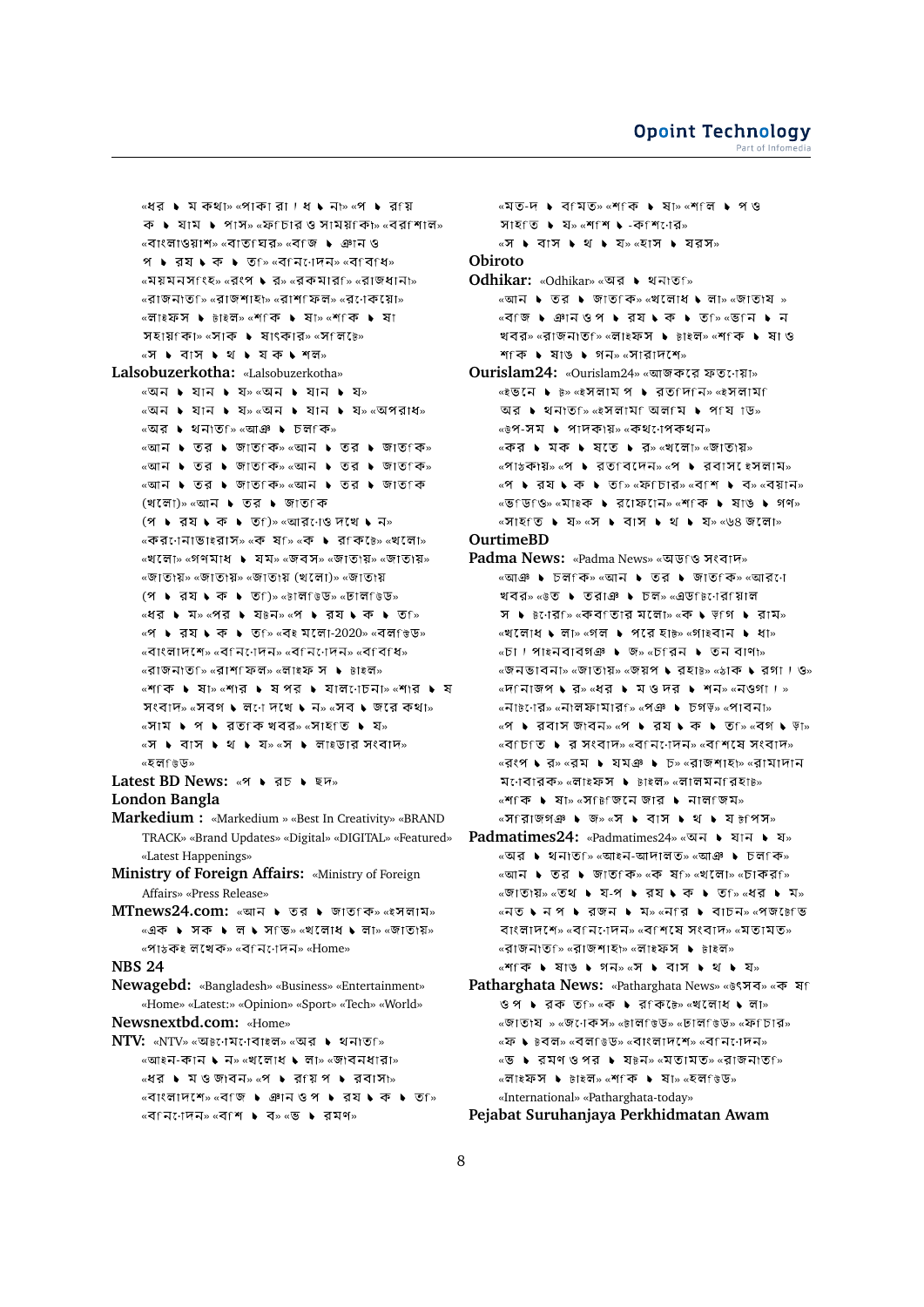**Pmo**

**Poriborton:** «Poriborton» «অর ▶ থনাতf»  $\overline{\mathcal{C}}$  • যাথলটেকিস»  $\overline{\mathcal{C}}$  অমি $\overline{\mathcal{C}}$  • তান ি «করপনের্<sub>টে</sub> সংবাদ» «গলফ» «জাতায়» «৳নেপে» «তারায় তারায়» «পর ▶ য৳ন» «পণেশাক শ°ল ▶ প» «ফ ♦ ৳বল» «ব • যাংক ও বামা» «রাজনাতা» «রাজস ► ব» «শয়োরবাজার» «হক ি» «National-2» **Primenewsbd Priyo: «অন ▶ যান ▶ য সংবাদ»**  $\overline{\phantom{a}}$   $\overline{\phantom{a}}$   $\overline{\phantom{a}}$   $\overline{\phantom{a}}$   $\overline{\phantom{a}}$   $\overline{\phantom{a}}$   $\overline{\phantom{a}}$   $\overline{\phantom{a}}$   $\overline{\phantom{a}}$   $\overline{\phantom{a}}$   $\overline{\phantom{a}}$   $\overline{\phantom{a}}$   $\overline{\phantom{a}}$   $\overline{\phantom{a}}$   $\overline{\phantom{a}}$   $\overline{\phantom{a}}$   $\overline{\phantom{a}}$   $\overline{\phantom{a}}$   $\over$ «খলো» «প ▶ রয ▶ ক ▶ ত ি «বাংলাদশে» «বাজ ▶ ঞান» «বানিোদন» «ব ▶ যবসা ও অর ▶ থনাতf» «মতামত» «রাজনাতf» «লাইফ» «সর • বশষে» «সাহত • য» «স • বাস • থ • য» «Business» «People» **Probash Kotha:** «Probash Kotha» «অস ▶ ৳ ▶ রায়া» «অস ▶ ৳ ▶ রলেগ্য়ো» «আফ ▶ রণকা» «আমরেণকা» «ইউক ▶ রনে» «ইউর•োপ» «ইতালা» «ইরান» «এশ য়িা» «ওমান» «ওশনেরিা» «কাতার» «কানাডা» «ক ♦ য়তে» «গ ▶ রাস» «চান» «জাপান» «জার ▶ মানা»  $\sqrt{w}$ নেমার ▶ ক» «ত ▶ রস ▶ ক» «থাইল ▶ যান ▶ ড» «দক ▶ ষণ আফ ▶ র কা»  $\overline{\mathcal{C}}$   $\overline{\mathcal{C}}$   $\overline{\mathcal{C}}$   $\overline{\mathcal{C}}$   $\overline{\mathcal{C}}$   $\overline{\mathcal{C}}$   $\overline{\mathcal{C}}$   $\overline{\mathcal{C}}$   $\overline{\mathcal{C}}$   $\overline{\mathcal{C}}$   $\overline{\mathcal{C}}$   $\overline{\mathcal{C}}$   $\overline{\mathcal{C}}$   $\overline{\mathcal{C}}$   $\overline{\mathcal{C}}$   $\overline{\mathcal{C}}$   $\overline{\mathcal{C}}$   $\overline{\mathcal{C}}$   $\over$ «ন িজি ়িলি ▶ যান ▶ ড» «পর ▶ ত ▶ গাল»  $\mathbb{R}$ প $\mathbb{R}$ াল ▶ যান ▶ ড»  $\mathbb{R}$ ফি নিল ▶ যান ▶ ড» «ফ ▶ রান ▶ স» «বাংলাদশে» «বলেজ য়াম» «ব ▶ রাজ লি» «ভারত» «মধ ▶ যপ ▶ রাচ ▶ য»  $\overline{\mathbf{w}}$ মাল ▶  $\overline{\mathbf{w}}$ ালয় শোরে  $\overline{\mathbf{w}}$   $\overline{\mathbf{w}}$ « » « »  $\overline{\mathcal{C}}$ রাশ য়িাি $\overline{\mathcal{C}}$  জাবি যিাি  $\overline{\mathcal{C}}$  জাবে বি মিঃ  $\overline{\mathcal{C}}$  জাবে বি মিঃ  $\overline{\mathcal{C}}$  জাবে বি মিঃ  $\overline{\mathcal{C}}$  জাবে বি মিঃ  $\overline{\mathcal{C}}$  $\pi$  and  $\pi$  is a mean  $\ast$  and  $\ast$  and  $\ast$  and  $\ast$  and  $\ast$  and  $\ast$  and  $\ast$ «স ১ ইজারল ১ যান ১ ড» «স ১ ইডনে» «সকৌদ আরব» «স ▶ পনে» **Prohor:** «Prohor» «ইত হাস<sub>»</sub> «উৎসব» «কলকাতা» «খলো»  $\overline{\mathcal{C}}$ জাদ ► মহল» «ত লি োত ► তমাসম ► ভব»  $\overline{\mathcal{C}}$   $\overline{\mathcal{C}}$   $\overline{\mathcal{C}}$   $\overline{\mathcal{C}}$   $\overline{\mathcal{C}}$   $\overline{\mathcal{C}}$   $\overline{\mathcal{C}}$   $\overline{\mathcal{C}}$   $\overline{\mathcal{C}}$   $\overline{\mathcal{C}}$   $\overline{\mathcal{C}}$   $\overline{\mathcal{C}}$   $\overline{\mathcal{C}}$   $\overline{\mathcal{C}}$   $\overline{\mathcal{C}}$   $\overline{\mathcal{C}}$   $\overline{\mathcal{C}}$   $\overline{\mathcal{C}}$   $\overline$  $\mathbb{R}$   $\mathbb{R}$   $\mathbb{R}$   $\mathbb{R}$   $\mathbb{R}$   $\mathbb{R}$   $\mathbb{R}$   $\mathbb{R}$   $\mathbb{R}$   $\mathbb{R}$   $\mathbb{R}$   $\mathbb{R}$   $\mathbb{R}$   $\mathbb{R}$   $\mathbb{R}$   $\mathbb{R}$   $\mathbb{R}$   $\mathbb{R}$   $\mathbb{R}$   $\mathbb{R}$   $\mathbb{R}$   $\mathbb{R}$   $\mathbb{R}$   $\mathbb{R}$   $\math$  $\overline{\text{w}}$ বারনে-ইয়ারা কথা»  $\overline{\text{w}}$ বাজ ▶ ঞান ও  $9 \rightarrow 37 \rightarrow 9$   $\rightarrow 9$   $\rightarrow 9$   $\rightarrow 9$ <sup>«বে</sup> ▶ যক ▶ ত ত ▶ ব» «রাজ ▶ য»  $\overline{\mathcal{C}}$ র  $\overline{\mathcal{C}}$ াব বারান ▶ দা» «শরার ও মন»  $\mathsf{R} \times \mathsf{R}$ াহিং ডি ১ য-সংস ১ কে তা ≫ **Prothom Alo:** «Prothom Alo» «Bangladesh» «Corporate» «Economy» «Entertainment» «Environment» «International» «Lifestyle» «Opinion» «Science & Tech» «Sports» «Youth»

```
Prothom Alo: «খলো» «চাকর<sub>ি</sub> «বাংলাদশে»
      \overline{\mathcal{C}} «বাসা (Home)» «ব\overline{\mathcal{C}}ন\overline{\mathcal{C}} ।
      «বাশ ▶ ব» «বাশ ▶ ব» «রাজনাতা»
      «লাইফস ▶ টাইল»
```
**Protidiner Chitro:** «Protidiner Chitro» «অন্য ম» «অর ▶ থনাত<sub>ি</sub> «আইন আদালত» «ইতাহাস» «ক ষা»  $\sim$ খাগড াছড f» «খলোধ  $\bullet$  লা» «গণমাধ  $\bullet$  যম» «জাতায » «জাবনযাত ▶ রা» «ধর ▶ ম» «নগর জ ১ ড় $\sim$  «নারাকন ১  $\sim$  «বান ১ দরবান»  $\overline{\mathcal{C}}$   $\overline{\mathcal{C}}$   $\overline{\mathcal{C}}$   $\overline{\mathcal{C}}$   $\overline{\mathcal{C}}$   $\overline{\mathcal{C}}$   $\overline{\mathcal{C}}$   $\overline{\mathcal{C}}$   $\overline{\mathcal{C}}$   $\overline{\mathcal{C}}$   $\overline{\mathcal{C}}$   $\overline{\mathcal{C}}$   $\overline{\mathcal{C}}$   $\overline{\mathcal{C}}$   $\overline{\mathcal{C}}$   $\overline{\mathcal{C}}$   $\overline{\mathcal{C}}$   $\overline{\mathcal{C}}$   $\over$  $\mathbb{R}$   $\mathbb{R}$   $\mathbb{R}$   $\mathbb{R}$   $\mathbb{R}$   $\mathbb{R}$   $\mathbb{R}$   $\mathbb{R}$   $\mathbb{R}$   $\mathbb{R}$   $\mathbb{R}$   $\mathbb{R}$   $\mathbb{R}$   $\mathbb{R}$   $\mathbb{R}$   $\mathbb{R}$   $\mathbb{R}$   $\mathbb{R}$   $\mathbb{R}$   $\mathbb{R}$   $\mathbb{R}$   $\mathbb{R}$   $\mathbb{R}$   $\mathbb{R}$   $\mathbb{$  $\sim$ রাঙামা $\overline{b}$ ি «রাজনাত $\sim$  «রান  $\blacktriangleright$  না শ $\cap$   $\blacktriangleright$  প $\gg$ «শিংকি ▶ ষাঙ ▶ গন» «শ°লি ▶ প-সাহণত ▶ য»  $\mathbb{R}$  শাশ ১ দরে জগৎ $\mathbb{R}$   $\mathbb{R}$  সংবাদ বাশ ১ ব $\mathbb{R}$ «সম ▶ পাদকায » «সারাদশে» «স ▶ বাস ▶ থ ▶ য স<sub>ৌ</sub>ন  $\triangleright$  দর  $\triangleright$  য  $\triangleright$  » **Protidiner Sangbad:** «Protidiner Sangbad» « পত ▶ রাকা» «আদালত» «আন ▶ তর ▶ জাতাকি»  $\mathbb{R}$ খলো» «চাকরা» «জাতায়» «দশে» «বাণাজ ▶ য»  $\mathbb{R}$  < বিনিদেনি  $\mathbb{R}$  ∿  $\mathbb{R}$  → তমত»  $\mathbb{R}$ রাজনাত $\mathbb{R}$ **Ptd Purbanchal:** «Purbanchal» «আঞ ▶ চলাক সংবাদ»  $\overline{\phantom{a}}$ আন ▶ তার ▶ জাত কি সংবাদ» «খলোধে ▶ লা»  $\sim$ খলোধ ১ লা $\sim$  «খলোধ ১ লা $\sim$  ২খলোধ ১ লা $\sim$  $\mathbb{R}$ খলোধ ১ লা» «খলোধ ১ লা» «খলোধ ১ লা»  $\mathbb{R}$ খলোধ  $\blacklozenge$  লা $\mathbb{R}$  সংবাদ $\mathbb{R}$  »  $\mathbb{R}$  জাতায সংবাদ»  $\overline{\text{w}}$ ফ ডিার»  $\overline{\text{w}}$ বিনেদেন»  $\overline{\text{w}}$ শ । অঙ । গন»  $\sim$   $\sqrt{ }$   $\bullet$   $\sim$   $\sqrt{ }$   $\sqrt{ }$   $\sim$   $\sqrt{ }$   $\sim$   $\sqrt{ }$   $\sim$   $\sqrt{ }$   $\sim$   $\sqrt{ }$   $\sim$   $\sqrt{ }$   $\sim$   $\sqrt{ }$   $\sim$   $\sqrt{ }$   $\sim$   $\sqrt{ }$   $\sim$   $\sqrt{ }$   $\sim$   $\sqrt{ }$   $\sim$   $\sqrt{ }$   $\sim$   $\sqrt{ }$   $\sim$   $\sqrt{ }$   $\sim$   $\sqrt{ }$   $\sim$   $\sqrt{ }$   $\sim$  **Purboposhchimbd Latest Bangla Online . . . :** «Purboposhchimbd Latest Bangla Online Newspaper in» «অর ▶ থ-বাণাজ ▶ য» «আন ▶ তর ▶ জাতাকি» «জাতায়» «ব<sub>ি</sub>ননোদন» «রাজনাত<sub>ি</sub> **Quicknewsbd: «Quicknewsbd» «অর ▶ থপাতা»**  $\overline{\mathcal{C}}$   $\overline{\mathcal{C}}$   $\overline{\mathcal{C}}$   $\overline{\mathcal{C}}$   $\overline{\mathcal{C}}$   $\overline{\mathcal{C}}$   $\overline{\mathcal{C}}$   $\overline{\mathcal{C}}$   $\overline{\mathcal{C}}$   $\overline{\mathcal{C}}$   $\overline{\mathcal{C}}$   $\overline{\mathcal{C}}$   $\overline{\mathcal{C}}$   $\overline{\mathcal{C}}$   $\overline{\mathcal{C}}$   $\overline{\mathcal{C}}$   $\overline{\mathcal{C}}$   $\overline{\mathcal{C}}$   $\over$  $\overline{\text{w}}$ ঢাকা»  $\overline{\text{w}}$ তথ ▶ যপ ▶ রয ▶ ক ▶ ত $\overline{\text{w}}$ «নারায ণগঞ ▶ জ» «ফেসেবে ▶ ক কর ▶ নার» «বানিশেদন» «রাজনাতা» «লাইফ ষ ▶ টাইল» «সারাদশে» **Risingbd.com: «অন ▶ যদ ▶ নfয া» «অন ▶ য**  $\Pi$  • নিয়া» «অর • থনাত ি» «অর • থনাত ি» «আন ▶ তর ▶ জাত কি» «এসপ ▶ তাহরে চলচ ▶ চাত ▶ র» «করপণের ে কের ▶ নার» «ক ষ ি «খলাধে ১ লা» «জাতায়» «টপ চার ১ ট» «টপ চাব ▶ ৯ / ব লে বে াবে ▶ ডঌ «ঈ ভি নি াইকি» «পিজ লি ভি বাংলাদশে» «পজ $f$ চভি বাংলাদশে» «প্রবেশে» «প ▶ রচ ▶ ছদ» «প ▶ রায় ভাষ ▶ য»  $\mathbb{R}$  • রকে  $\blacktriangleright$  ষাগ হঢ়েলচ  $\blacktriangleright$  চ $\mathbb{C}$   $\blacktriangleright$  র $\mathbb{R}$  $\sqrt{p}$   $\sim$   $\sqrt{q}$  নৱে মলা $\sqrt{p}$   $\sim$  ফ $\sqrt{p}$  চার $\sim$  $\alpha$ বি ় ১ ঞান-প ১ রেষ ১ ক ১ ত ি»  $\mathbb{R}$   $\mathbb{R}$   $\mathbb{R}$   $\mathbb{R}$   $\mathbb{R}$   $\mathbb{R}$   $\mathbb{R}$   $\mathbb{R}$   $\mathbb{R}$   $\mathbb{R}$   $\mathbb{R}$   $\mathbb{R}$   $\mathbb{R}$   $\mathbb{R}$   $\mathbb{R}$   $\mathbb{R}$   $\mathbb{R}$   $\mathbb{R}$   $\mathbb{R}$   $\mathbb{R}$   $\mathbb{R}$   $\mathbb{R}$   $\mathbb{R}$   $\mathbb{R}$   $\math$  $\overline{\text{w}}$ ব শিষে সংখ ► যা»  $\overline{\text{w}}$ তাগ ► যচক ► র»  $\overline{\mathcal{C}}$   $\overline{\mathcal{C}}$  **\***  $\overline{\mathcal{C}}$  **\***  $\overline{\mathcal{C}}$  **\***  $\overline{\mathcal{C}}$  **\***  $\overline{\mathcal{C}}$  **\***  $\overline{\mathcal{C}}$  **\***  $\overline{\mathcal{C}}$  **\***  $\overline{\mathcal{C}}$  **\***  $\overline{\mathcal{C}}$  **\***  $\overline{\mathcal{C}}$  **\***  $\overline{\mathcal{C}}$  **\***  $\overline{\mathcal{C}}$  **\***  $\overline{\mathcal{C}}$  **\*** « » « » « » « » «রাইজাংবাড়া স ▶ পশোল» «রাইজাংবাড়া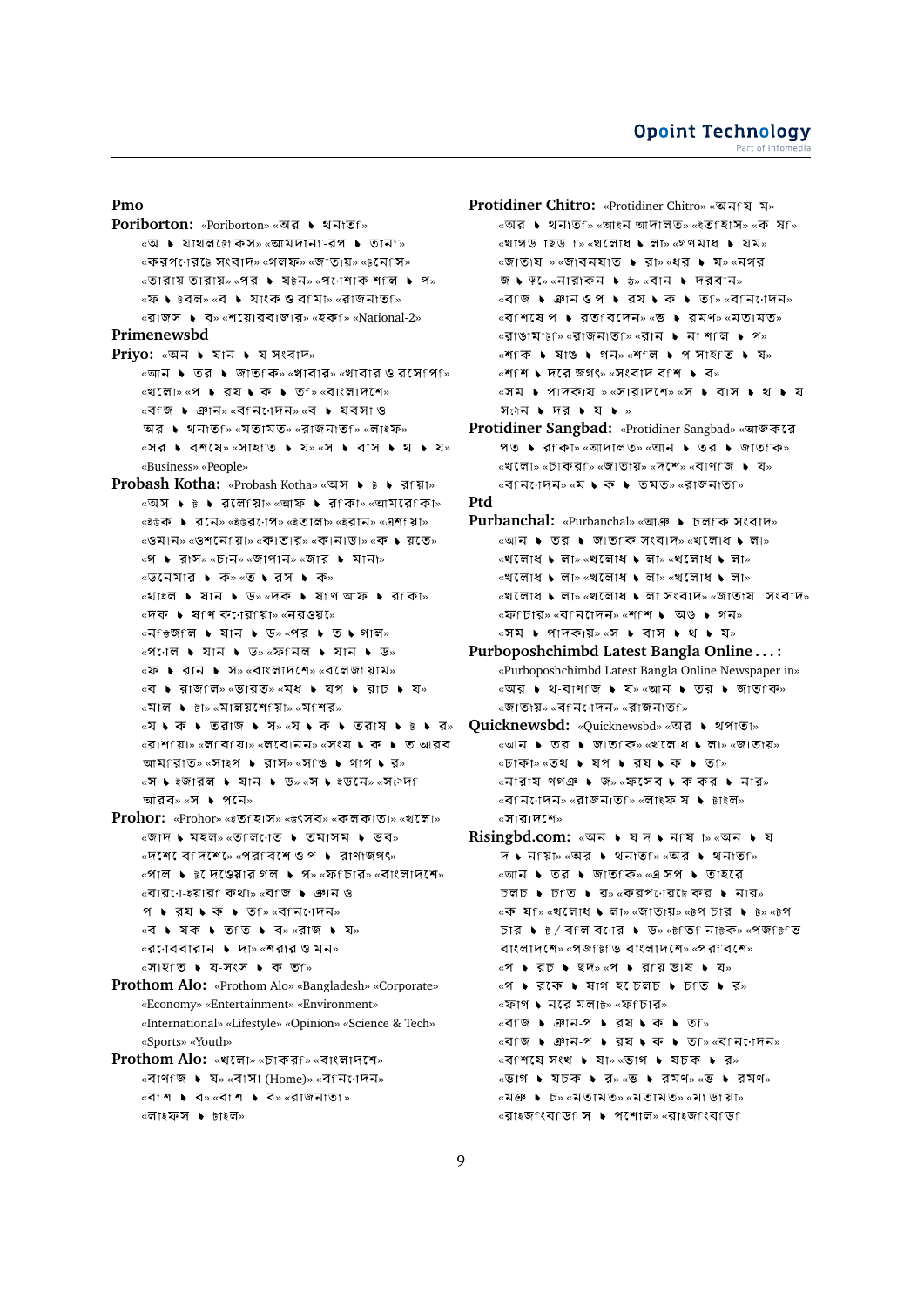```
স \blacktriangleright পশোল» «রাজনাতু ি «রাশ যে া ব শি \blacktriangleright বকাপ
        ২০১৮» «লাইফস ▶ টাইল» «শকি ▶ ষা» «শলি ▶ প ও
        \pi \mathbb{R} \mathbb{R} \mathbb{R} \mathbb{R} \mathbb{R} \mathbb{R} \mathbb{R} \mathbb{R} \mathbb{R} \mathbb{R} \mathbb{R} \mathbb{R} \mathbb{R} \mathbb{R} \mathbb{R} \mathbb{R} \mathbb{R} \mathbb{R} \mathbb{R} \mathbb{R} \mathbb{R} \mathbb{R} \mathbb{R} \mathbb{R} 
        \overline{\mathcal{C}} \overline{\mathcal{C}} \overline{\mathcal{C}} \overline{\mathcal{C}} \overline{\mathcal{C}} \overline{\mathcal{C}} \overline{\mathcal{C}} \overline{\mathcal{C}} \overline{\mathcal{C}} \overline{\mathcal{C}} \overline{\mathcal{C}} \overline{\mathcal{C}} \overline{\mathcal{C}} \overline{\mathcal{C}} \overline{\mathcal{C}} \overline{\mathcal{C}} \overline{\mathcal{C}} \overline{\mathcal{C}} \over«সপ ▶ তাহরে চাকর্জি «সপ ▶ তাহরে সরো চাকর্জি
        «সম ▶ পাদকায » «সাক ▶ ষাংকার» «সাতসতরেনে»
        «সারা বাংলা» «সারা বাংলা» «সণেশ ▶ যাল মণ্ডিগো»
        «সনেশ ▶ যালমাডায়ায় তারকা»
        «স ▶ বাস ▶ থ ▶ য» «হ৳ স ▶ প৳» «হ৳ স ▶ প৳»
RMG Bangladesh: «RMG Bangladesh» «Fashion» «News»
Rtv: «Rtv» «অর ▶ থনাতf» «আইন-বf চার»
        «আন ▶ তর ▶ জাত কি» «খলো» «দশেজ ▶ ড়»
        «বানাদেন» «রাজনাতাজি «লাইফস ▶ ৳াইল»
Sara Bangla: «Sara Bangla» « »
        \alphaঅর \blacktriangleright থ-ঙন \blacktriangleright নয়ন»\alphaআইন-বিচার»
        «আন ▶ তর ▶ জাতfক» «এই বfভাগরে
        আন ▶ যান ▶ য»» «খলো» «চ\overline{b} ▶ \overline{b}-মটে ▶ র:া»
        « » « » « »
        «পর্বেশে ও জলবায় ♦ » «ব্নিোদন» «রাজধানা»
        «রাজনাতৃ ি» «র্ােকয়ে । সর্ণ ি» «লাইফস ▶ টাইল»
        «শাক ▶ ষা» «সারাদশে» «সাহাত ▶ য»
        «স ▶ বাস ▶ থ ▶ য»
Sharebiz: «Sharebiz» «এসএম<sub>ই»</sub> «করপণের৳ কর ▶ নার»
        «করপণের েটেউক» «ক ষ িক ষ ▶ ৳ ি» «কণেম ▶ পান 
        সংবাদ» «\overline{B}প ম ▶ যানজেমনে ▶ \overline{B}» «\overline{B}লেকে: া\overline{B}কে»
        «দ ► র কেণেথাও» «পর ► ষদ সভা» «পাঠকরে চাঠি»
        «প • । জাবাজার» «ফাচার» «বাজার বাশ • লযেণ»
        \overline{a} \overline{a} \overline{b} \overline{a} \overline{b} \overline{c} \overline{c} \overline{c} \overline{c} \overline{c} \overline{c} \overline{c} \overline{c} \overline{c} \overline{c} \overline{c} \overline{c} \overline{c} \overline{c} \overline{c} \overline{c} \overline{c} \overline{c} \overline{c} \overline{«বিশি • বেপ • রেষ • কে • তি ≫ি «ব শি • বে
        \pi \rightarrow \pi» « \pi • \rightarrow \pi \rightarrow \pi \rightarrow \pi \rightarrow \pi \rightarrow \pi\sqrt{2} \sqrt{2} \sqrt{2} \sqrt{2} \sqrt{2} \sqrt{2} \sqrt{2} \sqrt{2} \sqrt{2} \sqrt{2} \sqrt{2} \sqrt{2} \sqrt{2} \sqrt{2} \sqrt{2} \sqrt{2} \sqrt{2} \sqrt{2} \sqrt{2} \sqrt{2} \sqrt{2} \sqrt{2} \sqrt{2} \sqrt{2} \sqrt{2} \sqrt{2} \sqrt{2} \sqrt{«ম ▶ ল ▶ য সংবদেনেশাল তথ ▶ য» «লভ ▶ যাংশ
        \Sigmaোষণা» «শালি ▶ প-বাণাজি ▶ য» «সম ▶ পাদকায »
        «সাক ▶ ষাৎকার» «স ▶ শাক ▶ ষা»
        «স • স • বাস • থ • য»
Sharenews24.com: «প ▶ রচ ▶ ছদ» «Feed»
Somoy News: « > तচ ▶ ছদ»
Somoyerkonthosor.com: «Somoyerkonthosor.com»
        «জাতায়» «ঢাকা»
Sonali Sangbad
Sportshour24 : «Sportshour24» «অন ▶ যান ▶ য
        খলো» «ক ▶ রাকি \overline{b}» «জাতায়» «ধর ▶ ম»
        «প ▶ র্য ▶ ক ▶ ত ি» «ফ ▶ ৳বল» «ব নি োদন»
        «বাশ ▶ ব» «লাইফস ▶ টাইল» «শাক ▶ ষা»
        \alpha \mathbb{R} \mathbb{R} \mathbb{R} \mathbb{R} \mathbb{R} \mathbb{R} \mathbb{R} \mathbb{R} \mathbb{R} \mathbb{R} \mathbb{R} \mathbb{R} \mathbb{R} \mathbb{R} \mathbb{R} \mathbb{R} \mathbb{R} \mathbb{R} \mathbb{R} \mathbb{R} \mathbb{R} \mathbb{R} \mathbb{R} \mathbb{R} 
Swadesh Pratidin: «Swadesh Pratidin» «অর ▶ থনাতf»
        \overline{\mathcal{C}}অশ ► র ► ঝরা আগস ► \overline{\mathcal{C}}» \overline{\mathcal{C}} \overline{\mathcal{C}} \overline{\mathcal{C}}«আন ▶ তর ▶ জাত কি» «করণেনাভাইরাস»
        «খ ► লনা» «খলোধ ► লা» «চ৳ ► ৳গ ► রাম»
```
«জলসাঘর» «জাতায়» «ঢাকা» «ধর ▶ ম» «নগর জাবন»

```
\mathbb{R} • রথম পাতা» \mathbb{R} • রবাস» \mathbb{R} • র\mathbb{R}য়
        স \blacktriangleright বদশে» «বরfশাল» «বfজ \blacktriangleright ঞান ও
        9 \rightarrow 37 \rightarrow 9 \rightarrow 9 \rightarrow 9 \rightarrow 9 \rightarrow 9 \rightarrow 9 \rightarrow 9 \rightarrow 9 \rightarrow 9 \rightarrow 9 \rightarrow 9 \rightarrow 9 \rightarrow 9ময়দান» «ময়মনসাংহ» «রংপ \bullet র» «রকমার\circ»
        « » « » « » « »
        \kappaশ কি \blacktriangleright ষাঙ \blacktriangleright গন\scriptstyle\ast \kappaশ লি \blacktriangleright প-বাণ জি \blacktriangleright য\scriptstyle\ast \kappaশ যে
        পাতা» «সারাদশে» «সালচে»
Swadesh Sangbad
Sylhet Today 24: «Sylhet Today 24» «আইটনি»
        «আন ▶ তর ▶ জাত কি» «আর ▶ ৳স» «কর োনাে
```
 $\overline{u}$  আপডটে» «  $\overline{v}$   $\bullet$   $\overline{v}$   $\overline{v}$   $\overline{v}$   $\overline{v}$   $\overline{v}$   $\overline{v}$   $\overline{v}$   $\overline{v}$   $\overline{v}$   $\overline{v}$   $\overline{v}$   $\overline{v}$   $\overline{v}$   $\overline{v}$   $\overline{v}$   $\overline{v}$   $\overline{v}$   $\overline{v}$   $\overline{v}$   $\overline{v}$   $\overline{v}$   $\overline{\mathbf{w}}$ ফ চার» «ব $\overline{\mathbf{w}}$ ন $\overline{\mathbf{w}}$   $\overline{\mathbf{w}}$   $\overline{\mathbf{w}}$   $\overline{\mathbf{w}}$   $\overline{\mathbf{w}}$   $\overline{\mathbf{w}}$ «ম • ক • তfয • দ • ধ» «রাজনাতf» «লাইফ স • টাইল» «সংবাদ বাজ • ঞপ • ত ি «সমগ • র  $\overline{V}$ শি» «সাহতি ▶ য» «সালিটে»

- **Tech Zoom:** «Tech Zoom» «অচনেমনেবাইল» «গ ▶ যাজ৳ে» «ছাড় ও অফার» «৳পিস» «৳কে গাইড» «৳লেপিন» «প • রেয • ক • ত বিাজার» «প • রেয • ক • ত সংবাদ» «বাজ ▶ ঞান» «সণেশ ▶ যাল মাডায়া»
- **Techtunes**
- **Textile Today:** «Textile Today» «Dyeing, Finishing & Printing» «Education & Innovation» «Events» «Fabric, Weaving & Knitting» «Fashion & Clothing» «Fashion & Retail» «Fiber & Polymer» «Fiber, Yarn & Fabric» «Industry Insight» «Interviews» «Raw Materials» «Smart Textiles» «Sustainability» «Tech Updates» «Technical Textiles» «Technical Textiles» «Technology & Machinery» «Testing & Standards» «Textile & Clothing» «Trade & Biz» «Value Chain & Trade» «Yarn & Spinning»
- **The Bangladesh Today:** «The Bangladesh Today» «Bangladesh» «Entertainment» «Feature» «International» «Nationwide» «Sports»
- **The Business Post:** «The Business Post» «BANKING & INSURANCE» «DIASPORA» «ECONOMY» «ENTERTAINMENT» «LIFESTYLE» «NATIONAL» «OPINION» «POLITICS» «SPORTS» «STOCKS» «TEXTILE» «TRADE» «WORLD»
- **The Business Standard :** «The Business Standard » «Analysis» «Economy» «Features» «Glitz» «Sports» «Stocks» «World+Biz»
- **The Daily Amadershomoy:** «The Daily Amadershomoy» «আজকরে এই দানি»ে «ইসলামা  $D \cap \mathcal{A}$  by  $D$  is  $\mathcal{A}$  by  $\mathcal{A}$  by  $D$  by  $\mathcal{A}$  by  $\mathcal{A}$  and  $\mathcal{A}$  is  $D$ «জাতায়» «প ▶ রবাসরে খবর» «বানাাদন» «রাজনাত<sub>ি</sub> «সংস ▶ ক ত<sub>ি</sub>»
- **The Daily Ittefaq: «অর ▶ থনাতf» «আজকরে** পত ▶ র $f$ কা» «আদালত» «খলোধ ▶ লা» «জাতায়»  $\frac{1}{2}$   $\frac{1}{2}$   $\frac{1}{2}$   $\frac{1}{2}$   $\frac{1}{2}$   $\frac{1}{2}$   $\frac{1}{2}$   $\frac{1}{2}$   $\frac{1}{2}$   $\frac{1}{2}$   $\frac{1}{2}$   $\frac{1}{2}$   $\frac{1}{2}$   $\frac{1}{2}$   $\frac{1}{2}$   $\frac{1}{2}$   $\frac{1}{2}$   $\frac{1}{2}$   $\frac{1}{2}$   $\frac{1}{2}$   $\frac{1}{2}$   $\frac{1}{2}$  $\overline{\mathbf{w}}$   $\mathbf{w}$   $\mathbf{w}$   $\mathbf{w}$   $\mathbf{w}$   $\mathbf{w}$   $\mathbf{w}$   $\mathbf{w}$   $\mathbf{w}$   $\mathbf{w}$   $\mathbf{w}$   $\mathbf{w}$   $\mathbf{w}$   $\mathbf{w}$   $\mathbf{w}$   $\mathbf{w}$   $\mathbf{w}$   $\mathbf{w}$   $\mathbf{w}$   $\mathbf{w}$   $\mathbf{w}$   $\mathbf{w}$   $\mathbf{w}$   $\mathbf{w}$   $\overline{\mathcal{C}}$   $\overline{\mathcal{C}}$   $\overline{\mathcal{C}}$   $\overline{\mathcal{C}}$   $\overline{\mathcal{C}}$   $\overline{\mathcal{C}}$   $\overline{\mathcal{C}}$   $\overline{\mathcal{C}}$   $\overline{\mathcal{C}}$   $\overline{\mathcal{C}}$   $\overline{\mathcal{C}}$   $\overline{\mathcal{C}}$   $\overline{\mathcal{C}}$   $\overline{\mathcal{C}}$   $\overline{\mathcal{C}}$   $\overline{\mathcal{C}}$   $\overline{\mathcal{C}}$   $\overline{\mathcal{C}}$   $\over$